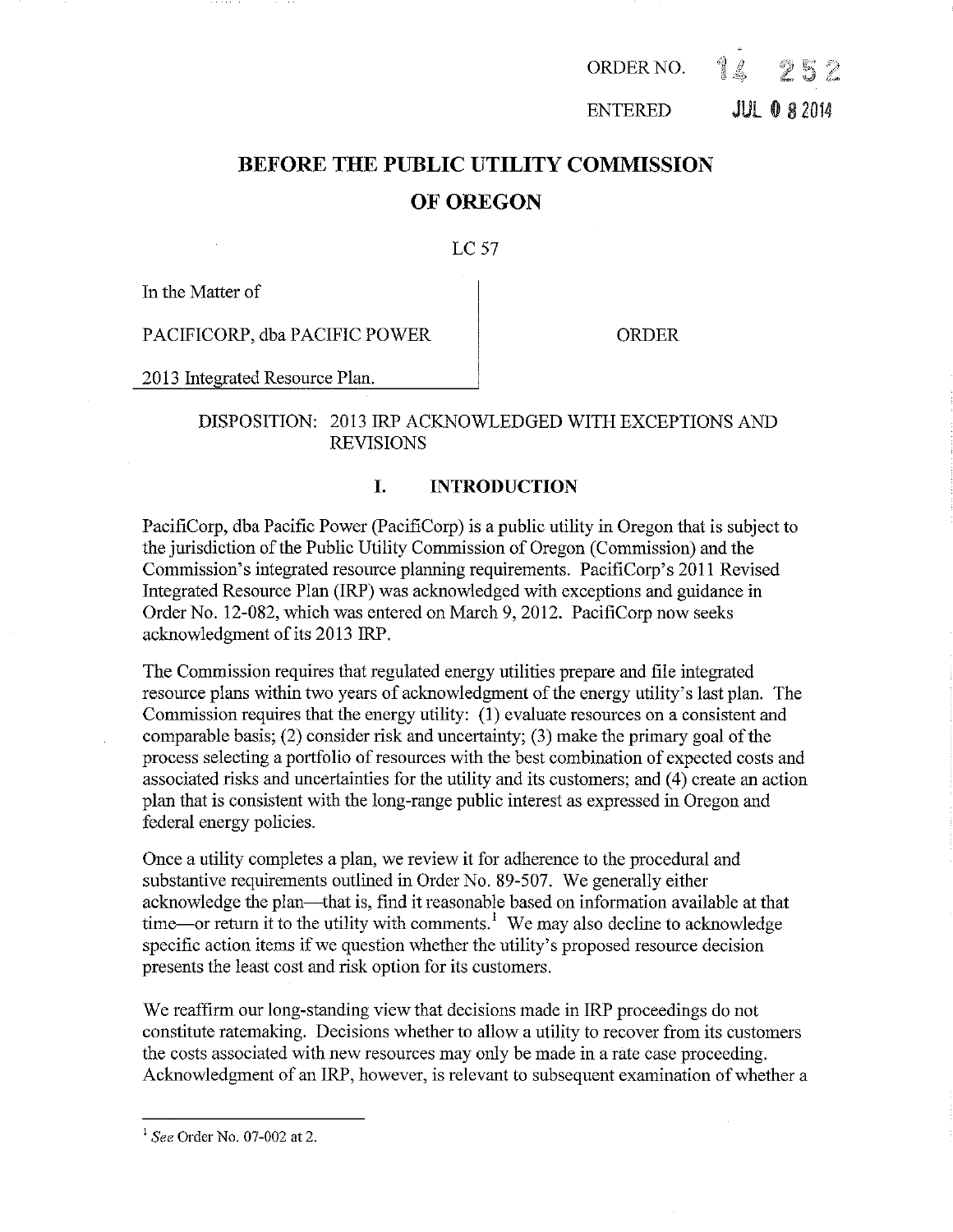utility's resource investment is prudent and should be recovered from ratepayers. As we have previously stated:

ORDER NO. 14 252

Consistency of resource investments with least-cost planning principles will be an additional factor that the Commission will consider in judging prudence. When a plan is acknowledged by the Commission, it will become a working document for use by the utility, the Commission, and any other interested party in a rate case or other proceeding before the Commission[.] Consistency with the plan may be evidence in support of favorable rate-making treatment of the action, although it is not a guarantee of favorable treatment. 2

Just as acknowledgement does not guarantee favorable ratemaking, a decision to not acknowledge an action item does not constitute a preliminary determination of imprudence. The purpose of the IRP process is to provide the utility with the information and opinion of stakeholders and the Commission based on information presented by the utility. The question of whether a specific investment made by a utility in its planning process was prudent will be fairly examined in any subsequent rate proceeding.

# **II. DISCUSSION**

We discuss the participants<sup>3</sup> positions and our resolution of the main issues raised in PacifiCorp's 2013 IRP, which are:

- A. Timing and Future Reporting;
- B. Pollution Control Investments in Coal Resources;
- C. Demand-side Management (DSM);
- D. Renewable Energy;
- E. Transmission;
- F. Modeling Assumptions and Methods; and
- G. Water Issues, Energy Storage, and Load Forecast.

We discuss each issue separately.

### **A. Timing and Future Reporting**

#### *1. Participants' Comments*

Participants expressed concerns that some resources for which acknowledgment is being sought are already under construction, such as pollution control investments at Hunter Unit 1 and the Sigurd to Red Butte transmission line. The Industrial Customers of

<sup>&</sup>lt;sup>2</sup> Order No. 07-002 at 24, quoting Order No. 89-507 at 7.<br><sup>3</sup> The following participants provided comments in this docket: the Citizens' Utility Board of Oregon, the Industrial Customers of Northwest Utilities, Renewable Northwest, Northwest Energy Coalition; the Oregon Department of Energy, the Sierra Club, and Natural Resources Defense Council.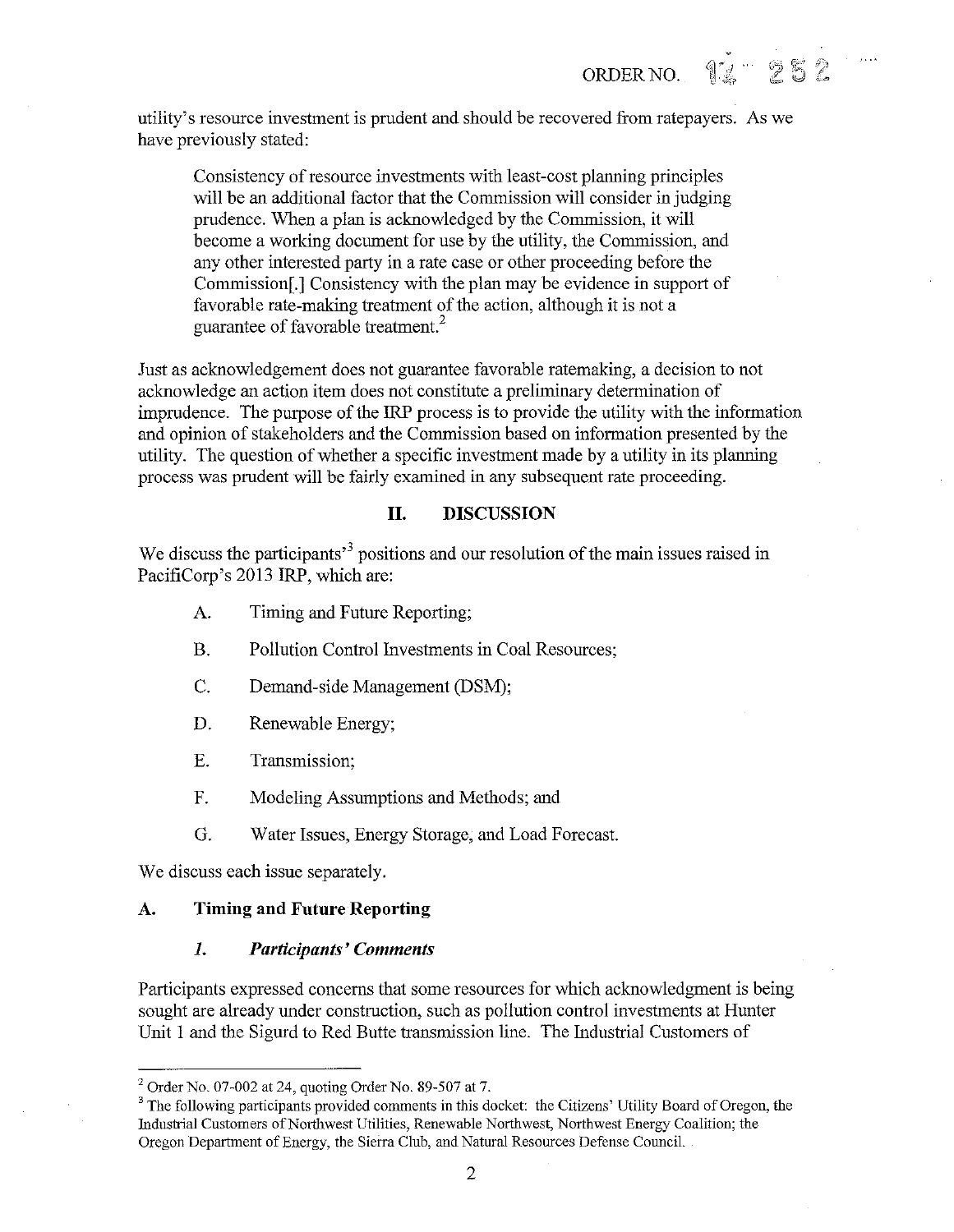Northwest Utilities (ICNU) notes that the goal of an IRP is to seek acknowledgment of a utility's plans to meet expected loads based upon its expected costs, risks and uncertainties, but not to acknowledge what a utility is already constructing. The Sierra Club argues that projects that are in active construction should be considered in a rate recovery proceeding not in a planning resource proceeding.

Staff contends that an integrated resource process must include a robust analysis in a timely fashion. Staff generally states that PacifiCorp should bring investment decisions to the Commission with sufficient time for the participants to evaluate the results prior to key investments being made that act to limit viable options going forward. In limited circumstances where the timing of the investments does not fit within the IRP process, PacifiCorp's IRP should explain why the construction was begun without review in an IRP, including the analysis of available alternatives that was performed before construction began.

Staff states it is important to understand project timing and key compliance alternatives and milestones. Accordingly, Staff recommended that in future IRPs documentation of timelines and key decision points should be provided. Staff also proposed an additional action item whereby the company would come before the Commission quarterly to provide updates on the status of pollution control investments, lawsuits, and other activities relevant to major resource investments.

### *2. Commission Resolution*

To address timing concerns raised by the participants for this and other projects for which PacifiCorp seeks acknowledgment, we clarify our expectation that PacifiCorp will inform us of future investment decisions and request acknowledgment before the investment decision is made and substantially completed. To ensure this, we add the following requirements for future IRPs and IRP Updates:

*Beginning in the third quarter of 2014, PacifiCorp will appear before the Commission to provide quarterly updates on coal plant compliance requirements, legal proceedings, pollution control investments, and other major capital expenditures on its coal plants or transmission projects. PacifiCorp may provide a written report and need not appear* if *there are no significant changes between the quarterly updates.* 

*In future JRPs, PacifiCorp will provide:* 

- *Timelines and key decision points for expected pollution control options and transmission investments; and*
- *Tables detailing major planned expenditures with estimated costs in each year for each plant or transmission project, under different modeled scenarios.*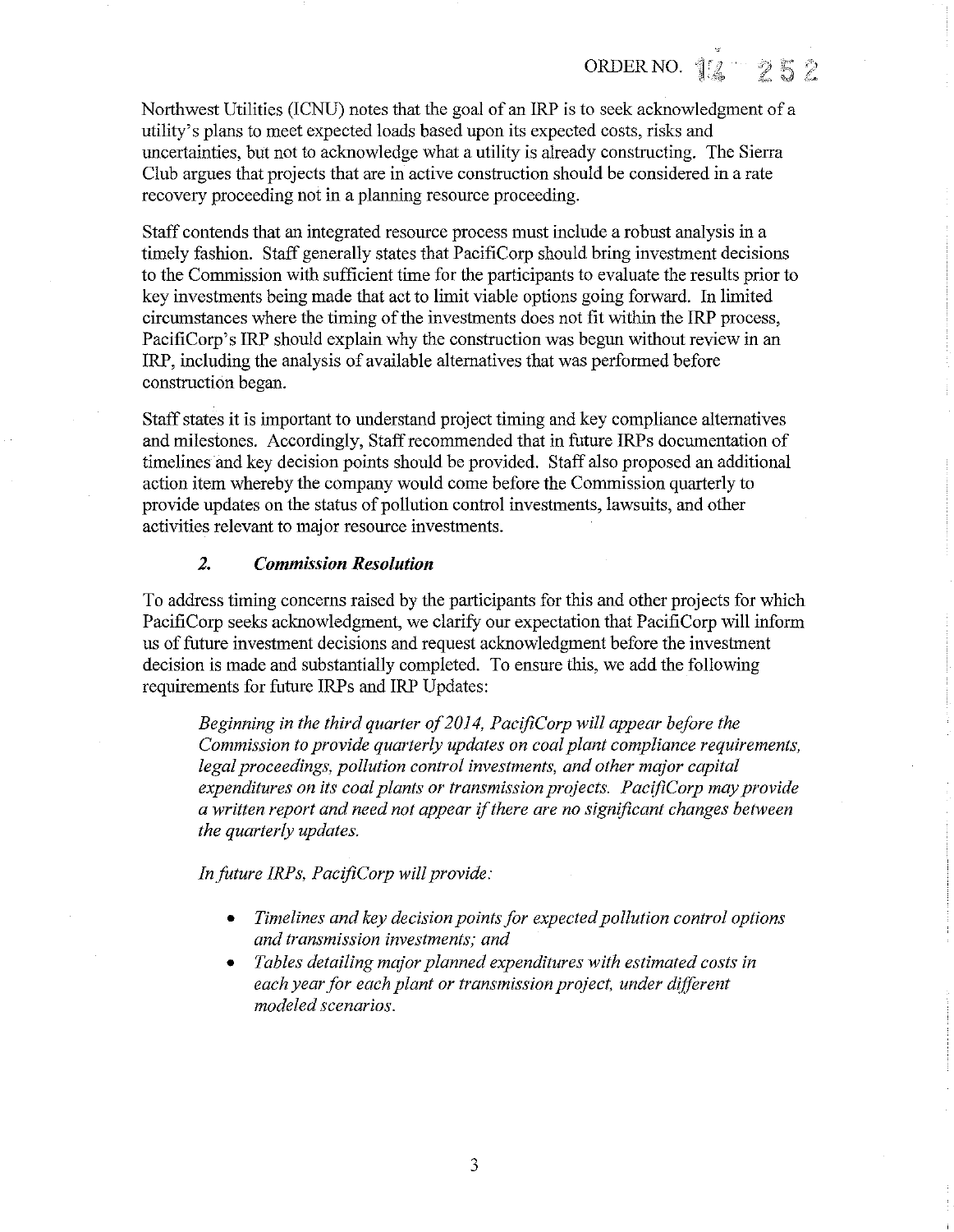#### **B. Pollution Control Investments in Coal Resources**

# **1.** *PacifiCorp 's Analysis*

#### *a. Participants' Comments*

At the outset, many participants raised concerns about PacifiCorp's analysis used to support its proposed environmental investments in its coal-fired generating units. The NW Energy Coalition (NWEC) argues that PacifiCorp continues to underestimate the costs and risks of continued reliance on coal generation, and contends that the 2013 lRP fails to comply with IRP guidelines. NWEC states that the analysis proposed by Staff, if coupled with sufficiently stringent environmental compliance and carbon price scenarios, would likely capture the range of options necessary for an adequate analysis of coal investments. NWEC also expressed frustration with PacifiCorp's system optimizer model, while it was pleased with the screening tool provided in conjunction with the utility's 2011 IRP.

The Citizens' Utility Board of Oregon (CUB) contends that the breadth of possibilities that PacifiCorp evaluated was too narrow and that more possibilities should have been modeled. CUB expressed concerns regarding the mismatch of useful lives of pollution upgrades and the plants on which those upgrades would be installed. CUB notes the threshold it believes the Environmental Protection Agency (EPA) uses to evaluate the cost-effectiveness of new pollution control requirements and argues that PacifiCorp only considers scenarios that do not result in the finding of a scenario that is both plausible and low cost. In its final comments, CUB provides a proposed analytic framework for coal analysis going forward.

Staff shares concerns about PacifiCorp's analysis, and also proposed specific types of analysis that it would like to see going forward. These four types are described as an inter-temporal analysis, fleet analysis, technology tradeoff analysis, and analysis of the impact of alternatives on transmission.

Renewable Northwest (RNW) argues that there continue to be considerable limitations on the coal analysis PacifiCorp provided in this IRP. RNW supports Staff's efforts to expand the coal analysis and argues that coal plants with required upgrades over the next five years need to be considered collectively and immediately. RNW also argues that future IRP analysis should include trigger analysis and, if necessary, the use of tools other than the System Optimizer.

PacifiCorp defends its analysis but recognizes that the participants want more flexible compliance alternatives considered, as well as transmission implications for specific investments decisions. To address this need and to provide more transparency on model inputs/outputs and scenario definition, PacifiCorp proposes the Commission initiate a separate planning and review process to develop parameters for coal investment analyses and allow the company to seek acknowledgment of emissions control investments or alternatives for specific units. PacifiCorp explains that the separate docket would not seek pre-approval, but rather operate akin to the current lRP process.

The participants offer differing comments on PacifiCorp's proposal for a separate coal analysis proceeding. RNW supports a separate coal analysis docket if additional analysis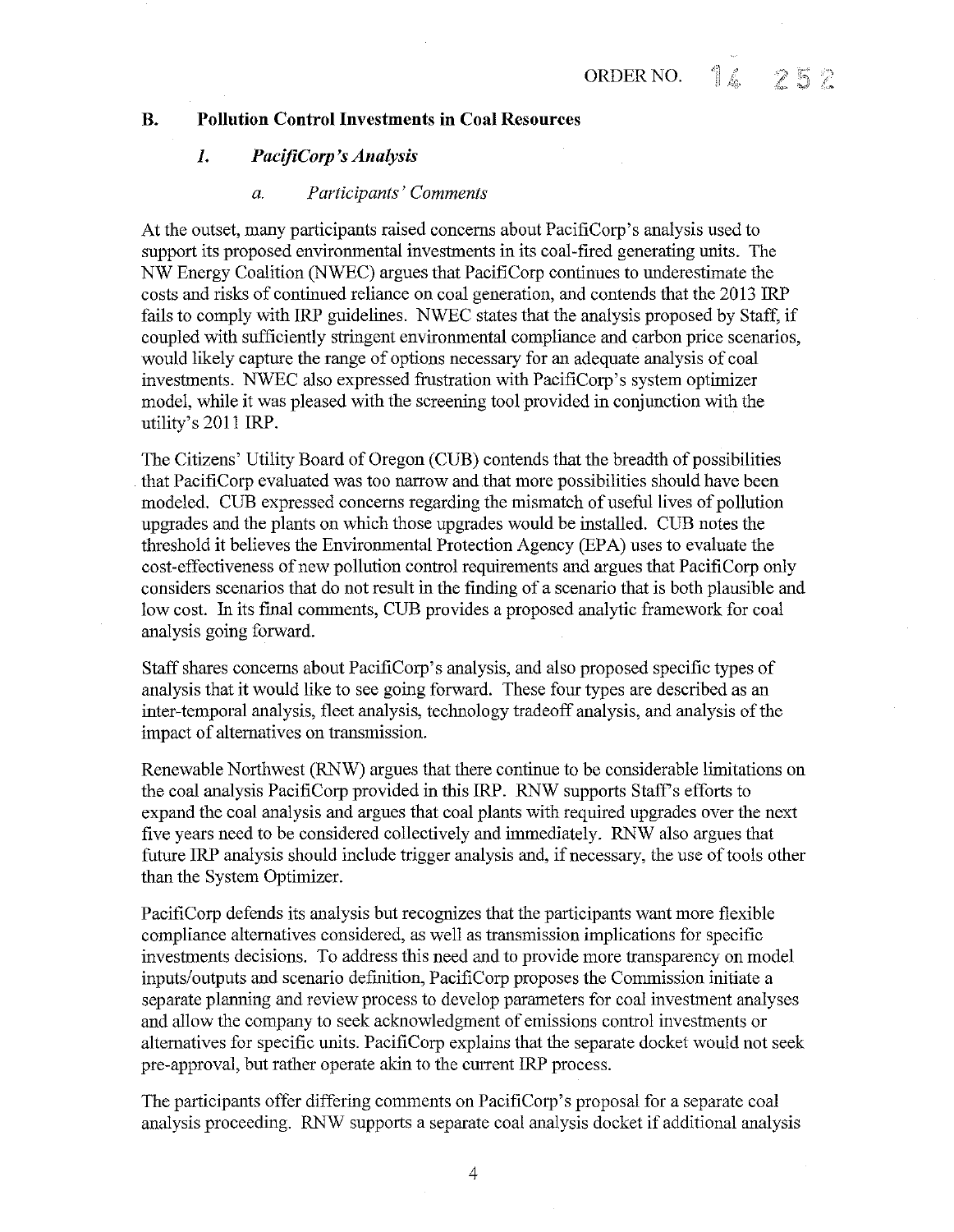cannot be included in this IRP. NWEC is skeptical that a separate docket would result in adequate analysis, but finds that a separate coal analysis docket would be worth exploring. The Sierra Club conditionally supports a separate coal investment docket with many caveats, including the attributes and requirements that the analysis and process should contain. ICNU opposes the use of a separate process for coal plant investment decisions, but agrees that the Commission could direct PacifiCorp to continue to provide information, analysis, and comments through a separate docket.

ORDER NO.

12 252

Although Staff initially supported a separate coal analysis docket for situations where the timing of investments does not align with the standard IRP schedule, Staff now believes it is most appropriate to review all coal investment decisions within the parameters of the IRP process and not through a separate coal analysis docket. Staff notes certain timing concerns related to PacifiCorp's proposed investment in its Cholla 4 facility, however, and recommends the Commission evaluate that investment decision through a Special IRP Update.

# *b. Commission Resolution*

We recognize the additional coal analysis that PacifiCorp provided in this proceeding and the company's willingness to establish a separate proceeding to address coal investments. We conclude, however, that additional improvements are needed to PacifiCorp's coal analysis on a going-forward basis, and that the current IRP process remains the appropriate forum for a robust and timely review of coal investment decisions.

Rather than detail a specific coal analysis that will be required in the future, we instead direct the participants to schedule several workshops, at least one of which we will attend, to be held within the next six months to determine the parameters of coal analyses in future IRPs. We direct the participants to use Staff's proposed analysis in its recommended new Action Item 8f in Appendix B of Staff's final comments (also included in the Wyodak section of this order) as a straw proposal entering into the workshops. Following the workshops, Staff will present its final recommendations to us at a public meeting, at which time PacifiCorp and the stakeholders will have an opportunity to comment on the final proposed coal analysis before we adopt the requirements for future IRPs.

We agree with Staff, however, that PacifiCorp's investment in Cholla 4 creates a timing issue and should be considered outside of the normal IRP process. As discussed below, we require PacifiCorp to file a Special 2013 IRP Update on Cholla 4. We note that this special update on Cholla 4 is separate and distinct from the IRP Update.

# *2. Naughton Unit 3 (Action Item Sa)*

PacifiCorp's 2013 IRP proposes the following actions for Naughton Unit 3 (Action Item 8a):

• *Continue permitting and development efforts in support of the Naughton Unit 3 natural gas conversion project. The permit application requesting operation on coal through year-end 2017 is currently under review by the Wyoming Department of Environmental Quality, Air Quality Division.*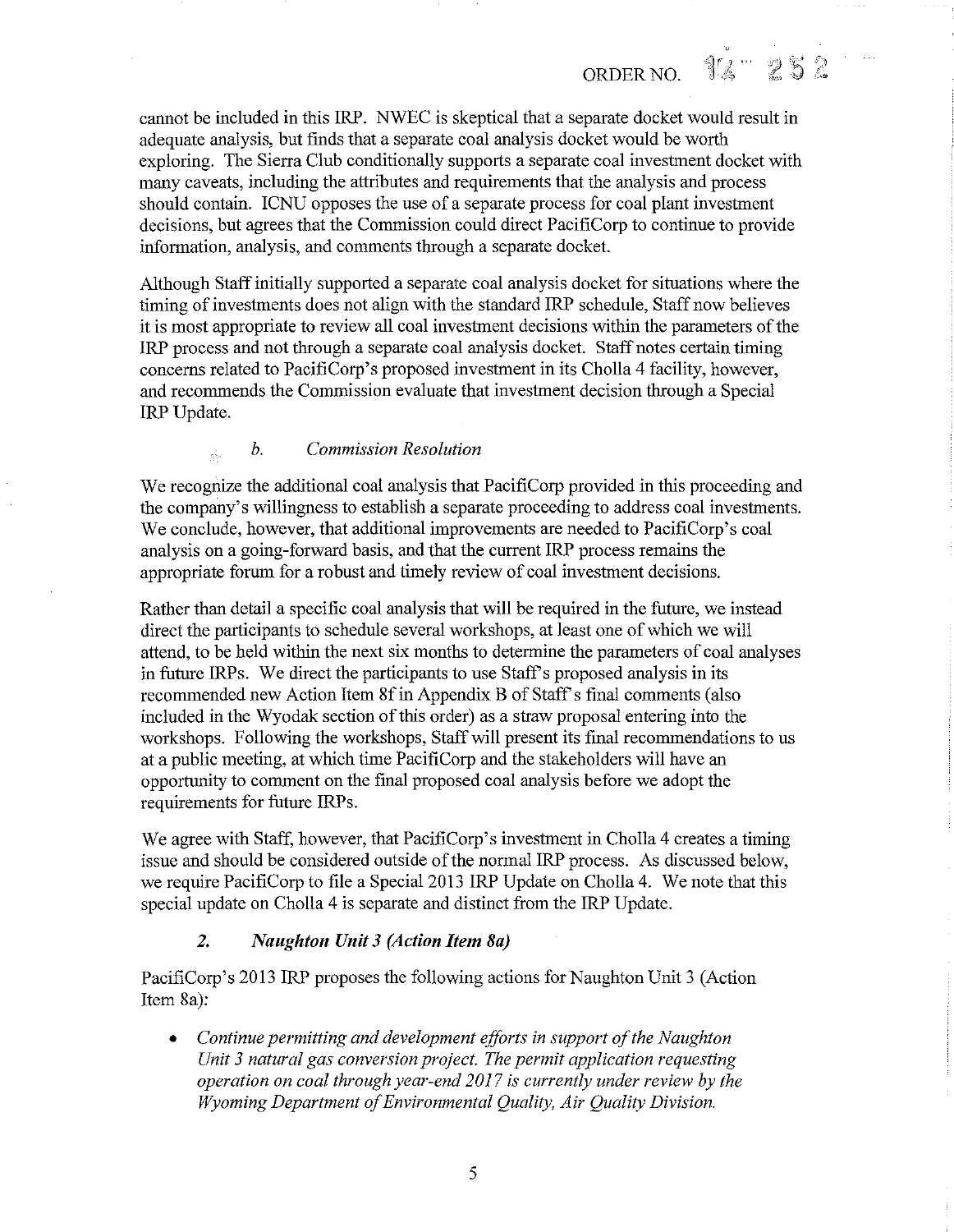14 ORDER NO.

 $252$ 

- *Issue a request for proposal to procure gas transportation for the Naughton plant as required to support compliance with the conversion date that will be established during the permitting process.*
- *Issue an RFP for engineering, procurement, and construction of the Naughton Unit 3 natural gas retrofit as required to support compliance with the conversion date that will be established during the permitting process.*

# *a. Participants' Comments*

No party opposes acknowledgment of Action Item Sa, but Staff proposes an addition to the action item that would require PacifiCorp to analyze Naughton 3 alternatives in the 2015 IRP and propose an appropriate action item. PacifiCorp does not support Staff's addition to the action item, but states that it will update the Commission and participants on the status of the Naughton Unit 3 gas conversion project in its 2015 IRP.

Staffresponded that it agrees that gas conversion in 201S would likely be more cost effective than gas conversion in 2015, but contends that does not mean that there are no other viable options and the company should reconsider the option of a shutdown with updated gas, load, carbon, and energy price expectations. Staff notes that the models show that Naughton Unit 3 is minimally dispatched where it is assumed to convert to gas in 2015 and that changes to load forecasts and gas prices between the time the 2013 and 2015 IRP are developed may impact the economics of the proposed gas conversion.

# *b. Commission Resolution*

We acknowledge Action Item Sa, with modification. While we agree that PacifiCorp should continue permitting and seeking requests for proposals for the gas conversion in 2018, we also agree with Staff that it is appropriate to reevaluate the gas conversion versus shutdown decision in the 2015 IRP when we have more recent load forecasts and gas prices. We modify Action Item Sa by adding the following requirement:

*Evaluate the Naughton Unit 3 investment decision in the 2015 !RP with updated analysis, including the option of shutdown versus conversion.* 

# *3. Hunter Unit 1 (Action Item 8b)*

PacifiCorp proposes the following action for Hunter Unit I (Action Item Sb):

*Complete installation of the baghouse conversion and low NOX burner compliance projects at Hunter Unit 1 as required by the end of 2014.* 

*a. Participants' Comments* 

Staff, Sierra Club, RNW, and CUB oppose acknowledgment of Action Item Sb for various reasons. Staff and Sierra Club contend the need for acknowledgment has been rendered moot because PacifiCorp has already decided to make the investments and extensive work has already been completed on the baghouse and low NOX burner projects. The Sierra Club also contends that PacifiCorp's decisions were premature as neither project is required at this time because the EPA has not made a final Best Available Retrofit Technology (BART) determination for Utah. Moreover, Sierra Club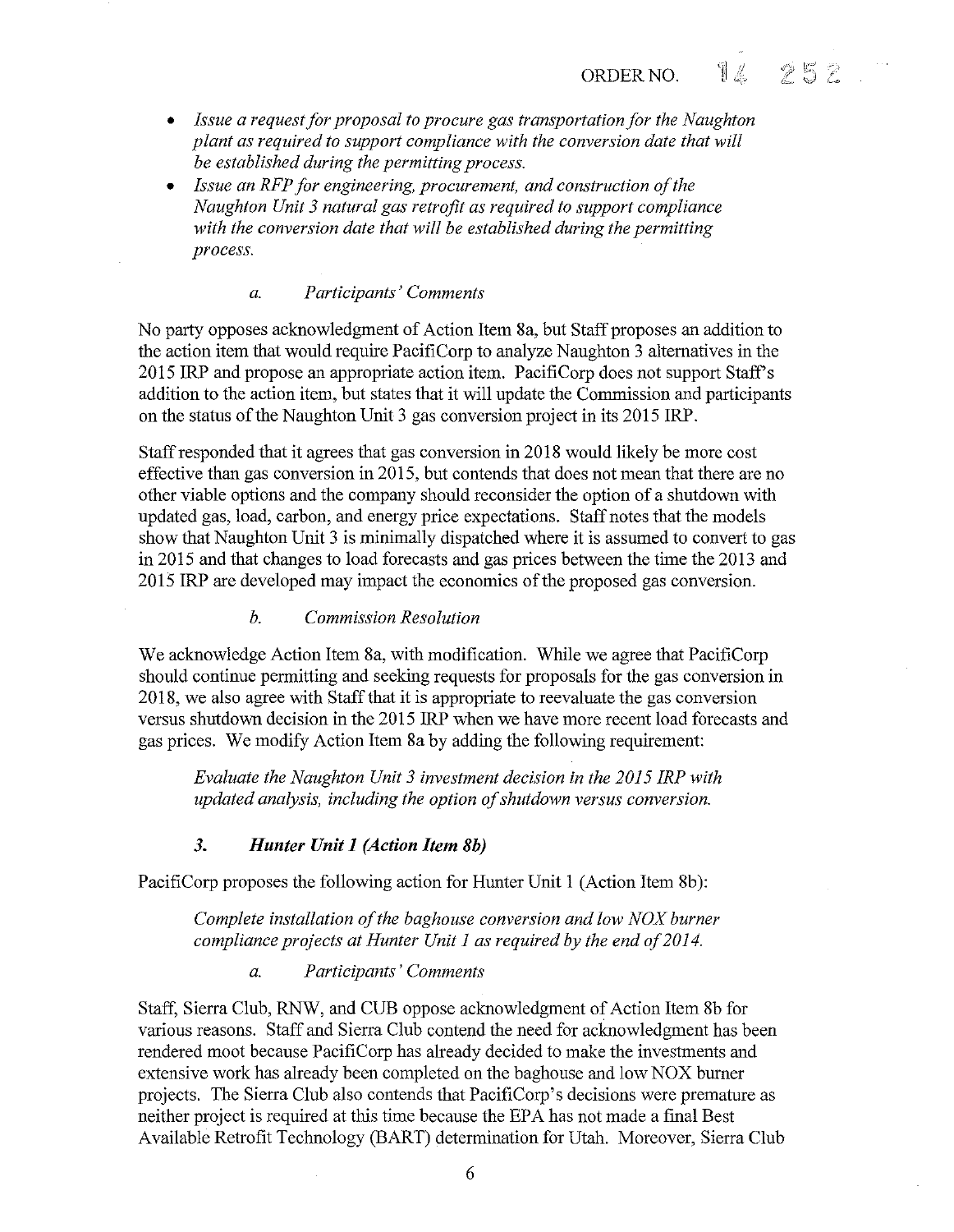$252$ 

adds that PacifiCorp did not take into account future expenses, including a Selective Catalytic Reduction (SCR) expense.

RNW does not support acknowledgement because it believes that investing in coal-fired generating units is unreasonable under scenarios with low natural gas costs or stringent  $CO<sub>2</sub>$  regulation, or both, in addition to the lack of analysis regarding alternative compliance opportunities. CUB argues that PacifiCorp's early retirement analysis is flawed and, without a better analysis, it is unclear whether phasing out the plants would be cost effective.

The final Staff report notes that the baghouse project is approximately 50 percent complete and the LNB is approximately 20 percent complete. Because PacifiCorp would have difficulty in reversing its investment decision, Staff continues to argue that PacifiCorp should have included this action item in the 2011 IRP.

PacifiCorp responds that, although work on the projects in underway, the projected service date for the upgrades is within the planning period for the IRP, and that nothing in the IRP gliidelines prohibits acknowledgment of a project that is substantially complete. In response to Sierra Club's comments, PacifiCorp states that the Utah Department of Environmental Quality confirmed in a letter that the requirements of the Hunter **1**  baghouse and LNB are enforceable under Utah law, even if the EPA has not made its determination. PacifiCorp responds to RNW by arguing that its analysis supports investment in the baghouse and low NOX burners as the lowest cost alternative, even when high  $CO<sub>2</sub>$  prices are assumed and even when future SCR costs are accelerated to 201S.

# *b. Commission Resolution*

We decline to acknowledge Action Item 8b because PacifiCorp failed to bring us Hunter 1 investments in its 2011 IRP and now the investment decisions are substantially complete. As we discuss in this order, we will require workshops to establish parameters and requirements for future coal analysis and will expect PacifiCorp to provide adequate analysis when it seeks cost recovery of these projects.

We agree with Staff that energy utilities that desire acknowledgment of an investment decision should request acknowledgment before the investment decision is made and before the required project is substantially completed. PacifiCorp has put us in a difficult position by requesting we acknowledge something for the first time that is already substantially complete. We will review these situations on a case-by-case basis to determine whether or not the project has progressed past a resource planning decision and into a project that is substantially complete.

# *4. Jim Bridger Units 3 and 4 (Action Item Sc)*

The 2013 IRP proposes the following actions for Jim Bridger Units 3 and 4 (Action Item Sc):

*Complete installation of selective catalytic reduction (SCR) compliance projects at Jim Bridger Unit 3 and Jim Bridger Unit 4 as required by the*  end of 2015 and 2016, respectively.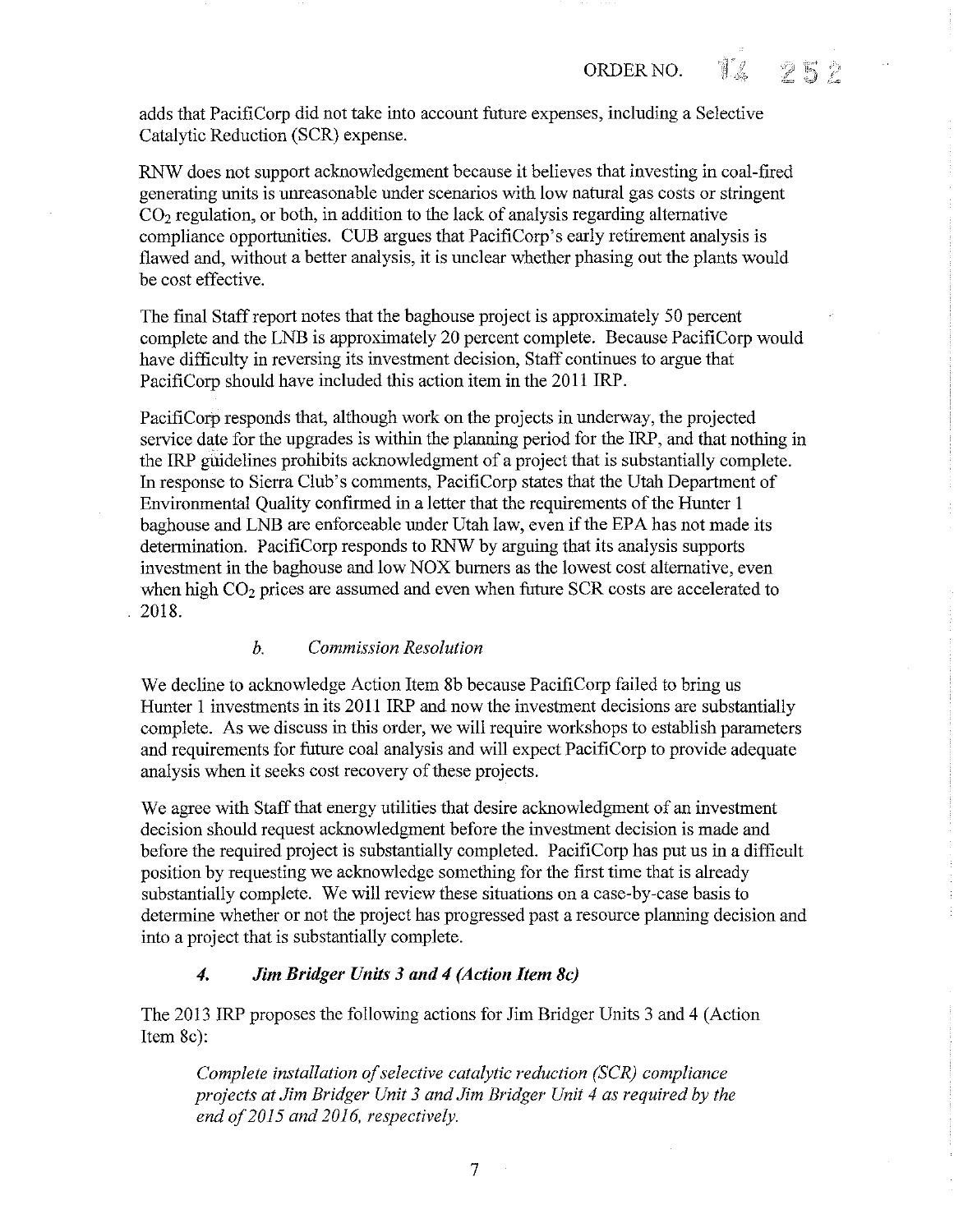# *a. Participants' Comments*

The Sierra Club, RNW, NWEC, and CUB do not support acknowledgement of Action Item Sc. The Sierra Club points to many flaws in PacifiCorp's analysis, including the company's failure to recognize that retirement of the plants would free up significant transmission capacity that could defer near-term planned investments. The Sierra Club suggests that PacifiCorp's decision to retain these two units is related to its requirement to collect sufficient remediation funds to close Bridger Surface Mine.

RNW does not support acknowledgment because it does not believe investing in coal units is reasonable under scenarios with low natural gas costs or stringent  $CO<sub>2</sub>$  regulation, or both, and because of the lack of analysis regarding alternative compliance proposals. Similarly, NWEC does not support acknowledgment of any action items related to coal investments because it argues PacifiCorp underestimates the cost of risk of continued reliance on coal and fails to analyze several coal units that should have been evaluated in the 2013 IRP, and that this IRP fails to comply with IRP guidelines. Finally, CUB argues that PacifiCorp's early retirement analysis is flawed and, without a better analysis, it is unclear whether phasing out the plants would be cost effective.

PacifiCorp generally responds that its analysis was comprehensive and covered viable compliance alternatives across a range of natural gas and  $CO<sub>2</sub>$  assumptions. PacifiCorp notes that it performed phase-out scenarios assuming operation without SCR investment through 2020 and 2021 and also, at Staff's request, through 2022 and 2023. Further, PacifiCorp asserts it analyzed a wide range of  $CO<sub>2</sub>$  price scenarios in the portfolio development process, which included costs to comply with prospective future regulations of various types. PacifiCorp argues that its analysis supports the SCR investments as the lowest cost alternative even when high  $CO<sub>2</sub>$  prices are paired with either base case or high natural gas prices.

In response to Sierra Club's transmission savings argument, PacifiCorp argues that the Windstar to Populus Energy Gateway transmission decision was independent of these decisions and that there are other benefits to the transmission project, such as reliability, increased access to wind and other resources and efficient use of the system.

Staff believes that there are deficiencies in PacifiCorp's analysis, such as a lack of exploring alternative retirement dates (inter-temporal analysis) and potential tradeoffs between units in the PacifiCorp fleet (fleet analysis). However, Staff recommends acknowledgment of Action Item Sc. Staff recognizes the importance of the Bridger facility to PacifiCorp's system. Staff further notes that Bridger provides important ancillary services to the system, including voltage and frequency regulation and response as well as energy imbalance correction and operating reserves to the balancing authorities.

# *b. Commission Resolution*

Based upon the information we have at this time, we decline to acknowledge Action Item 8c related to Bridger Units 3 and 4 for four reasons. First, some of the modeled alternatives suggest that the installations of SCRs are not the lowest cost resource option. For example, as described on page 4 of Staff's Final Comments dated January 10, 2014, alternative D runs demonstrate that it is more economical to retire Bridger 3 and 4 than to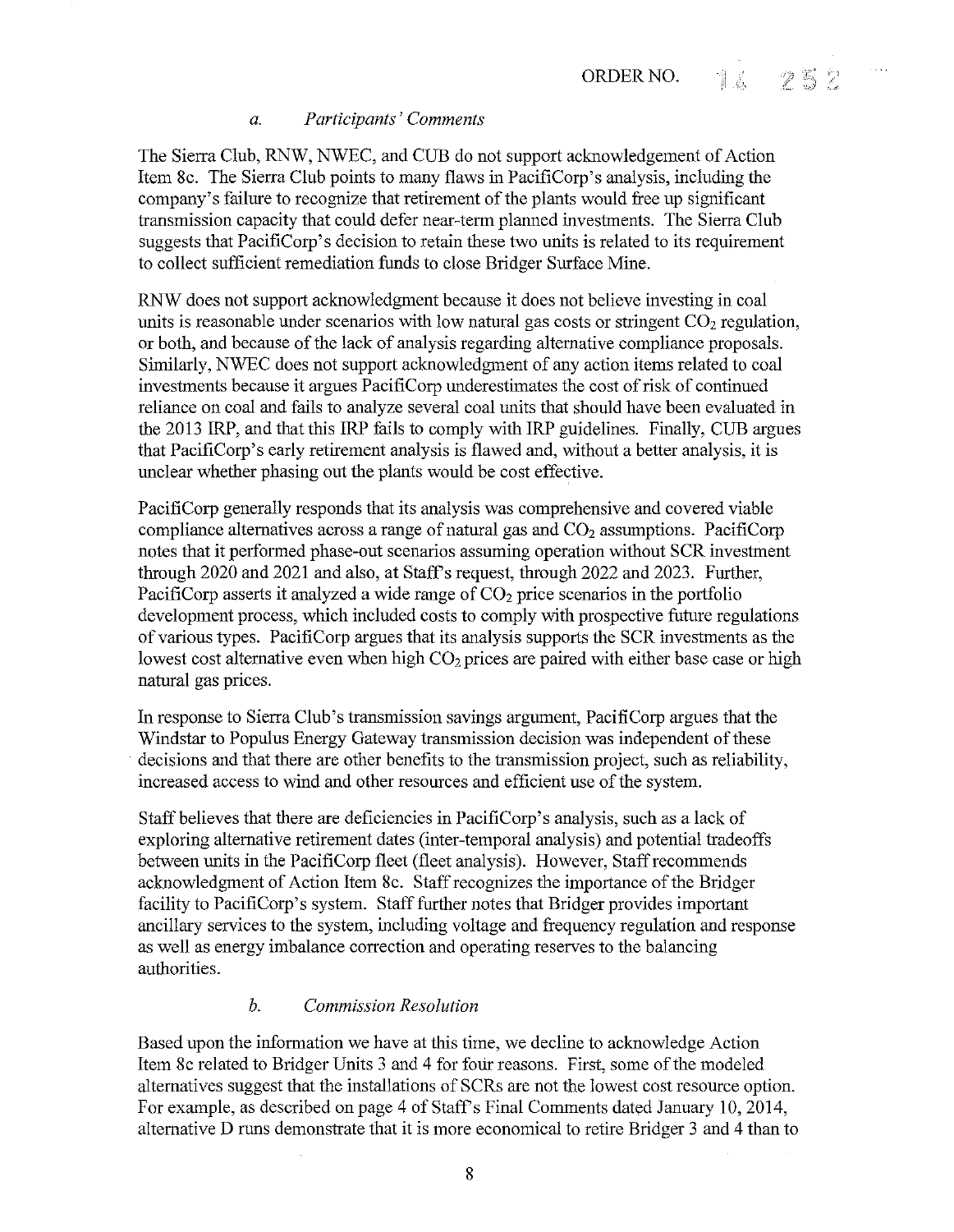install the SCR equipment. Based upon the information we currently have, we cannot dismiss these results as unrealistic or unreasonable.

Second, we concur with Staff that there are gaps in PacifiCorp's analyses. As Staff notes, PacifiCorp did not consider the potential tradeoffs between units at Bridger 3 and 4 or between coal plants to identify the most cost effective compliance options from a state or fleet perspective. Additional analyses on these issues would have resulted in more information for us to make an informed decision on acknowledgment.

Third, Staff and other participants have raised several other specific issues related to the merit or lack of merit of installing SCRs at Bridger 3 and 4, such as the impact of retirement on reliability, inter-temporal and fleet trade-off analysis between units, or the impact of retirement on future transmission investments. However, we lack the necessary information in this proceeding to weigh these issues and they will be more thoroughly investigated in a future rate case proceeding.

Finally, PacifiCorp is going ahead with the investments in installing SCRs regardless of our decision in this proceeding. We will undertake a thorough and fair review of the prudence of PacifiCorp's decision in a future rate case proceeding.

### **5.** *Cholla Unit 4 (Action Item Sd)*

The 2013 IRP proposes the following actions for Cholla Unit 4 (Action Item 8d):

*Continue to evaluate alternative compliance strategies that will meet Regional Haze compliance obligations, related to the U.S. Environmental Protection Agency's Federal Implementation Plan requirements to install SCR equipment at Chol/a Unit 4. Provide an update of the Chol/a Unit 4 analysis regarding compliance alternatives in a Special 2013 IRP Update.* 

*a. Participants' Comments* 

The Sierra Club argues that PacifiCorp's analysis demonstrates that Cholla 4 is noneconomic by 2025 and in the base scenario it is non-economic by 2017 in a low gas/high  $CO<sub>2</sub>$  scenario. Because Sierra Club believes a rigorous analysis would not support the SCR retrofit, it recommends that the Commission establish a date within the next four months for PacifiCorp to file more analysis.

Staff argues that Cholla 4 is one of the most expensive of PacifiCorp's coal plants and that in four of the core cases modeled for this IRP and in one sensitivity case, the model demonstrates that Cholla 4 should shutdown in 2017. Staff also stated fundamental concerns that the timing of the SCR investment and the fact that no analysis on Cholla 4 was included in this IRP made it impossible to analyze the investment. Because of these issues, Staff recommended modifications to Action Item 8d.

PacifiCorp indicates that it will provide an update on Cholla 4 in the company's 2013 IRP Update and recommends acknowledgment of Action Item 8d.

#### *b. Commission Resolution*

We do not believe that the IRP Update is the appropriate forum for considerations of investment decisions such as Cholla 4 and we expect PacifiCorp to bring us these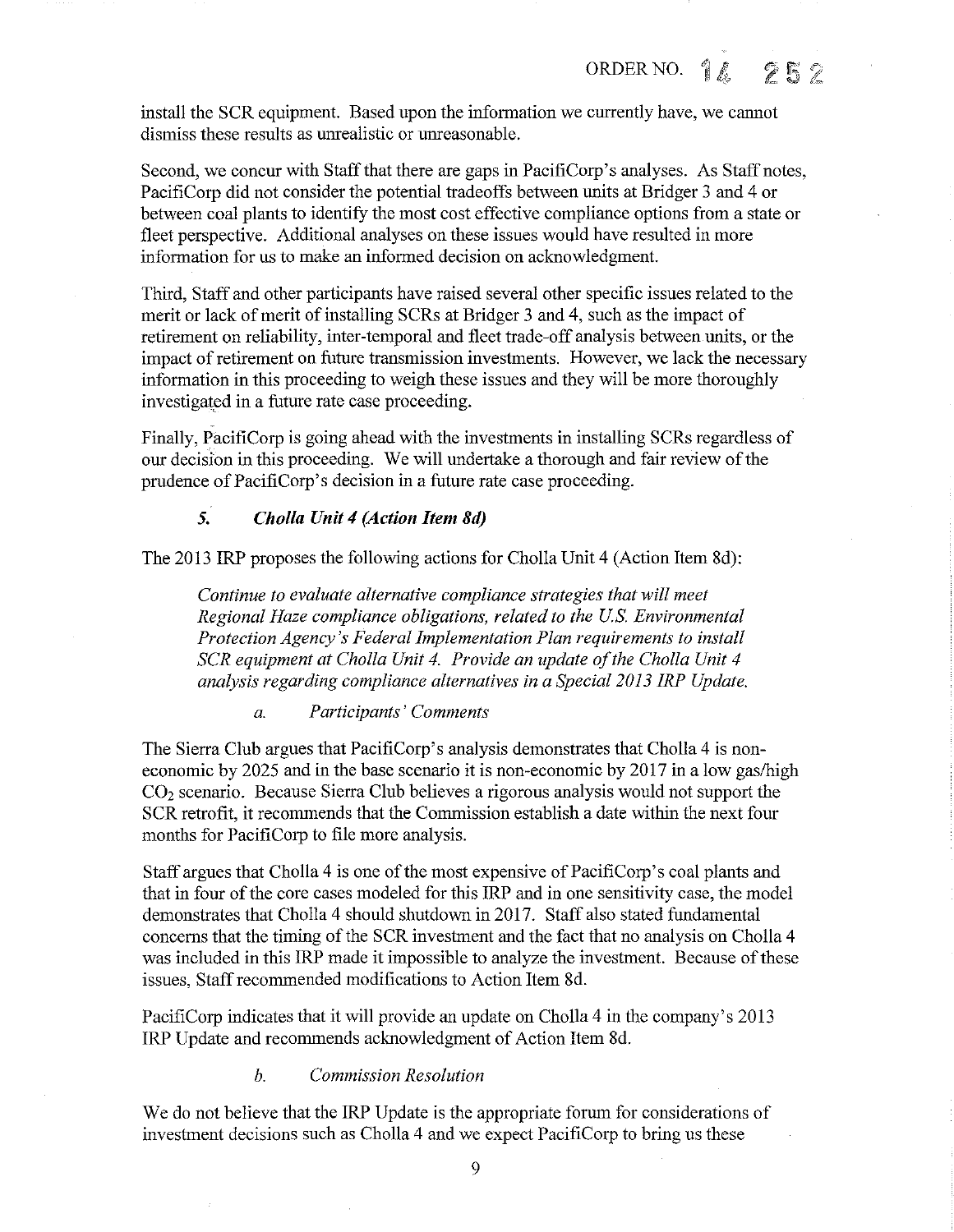decisions in a timely manner in the future. However, because of the timing of this investment decision it is of the utmost importance that we review it sooner than the next IRP.

With no ideal options to choose from, we acknowledge Action Item 8d, with modifications. These modifications establish a Special IRP Update, separate and distinct from the IRP Update, which will be filed no later than six months following the final order in this proceeding. The modified Action Item 8d is:

*Continue to evaluate alternative compliance strategies that will meet Regional Haze compliance obligations, related to the US. Environmental Protection Agency's Federal Implementation Plan requirements to install SCR equipment at Challa Unit 4. Provide an analysis of the Challa Unit 4 compliance alternatives in a special, designated IRP Update within six months of the final order in LC 57 and well enough in advance to allow for all viable pollution control alternatives to be adequately considered and pursued.* 

# *6. Craig and Hayden (Action Item Se)*

PacifiCorp is a minority owner of the Craig and Hayden coal plants. Although SCR technology is planned to be installed at Craig and Hayden between 2015 and 2017, PacifiCorp's 2013 IRP does not include an action item related to these investments.

Staff proposed the following action item for Craig and Hayden (Action Item 8e):

*Within three months of the order in this proceeding, PacifiCorp will schedule and hold a confidential technical workshop to review existing analysis on planned Craig and Hayden environmental investments.* 

#### *a. Participants' Comments*

The Sierra Club argues that the fact that these units are operated by other participants does not relieve PacifiCorp of its responsibility to ensure economic usefulness and that PacifiCorp should be required to immediately produce an economic analysis of them. Staff noted that the Commission has ruled that a minority ownership in a plant still requires that the utility analyze the possible costs of environmental regulations.

PacifiCorp indicated a willingness to review with the Commission and participants the existing analysis on the planned Craig and Hayden environmental investments through a technical workshop to be held in the next three months. Staffis amenable to PacifiCorp's proposal and, therefore, proposed the additional of Action Item 8e.

# *b. Commission Resolution*

We adopt Staff's proposed recommendation related to Craig and Hayden. We do not believe it should be an action item, however, so we list it instead as a recommendation in Appendix A. Although we will not know the quality of the existing analysis of Craig and Hayden, we agree it is important to review and discuss it soon. Once stakeholders and the Commission are able to review and discuss the analysis, we will have a better idea of the appropriate treatment of those environmental investments.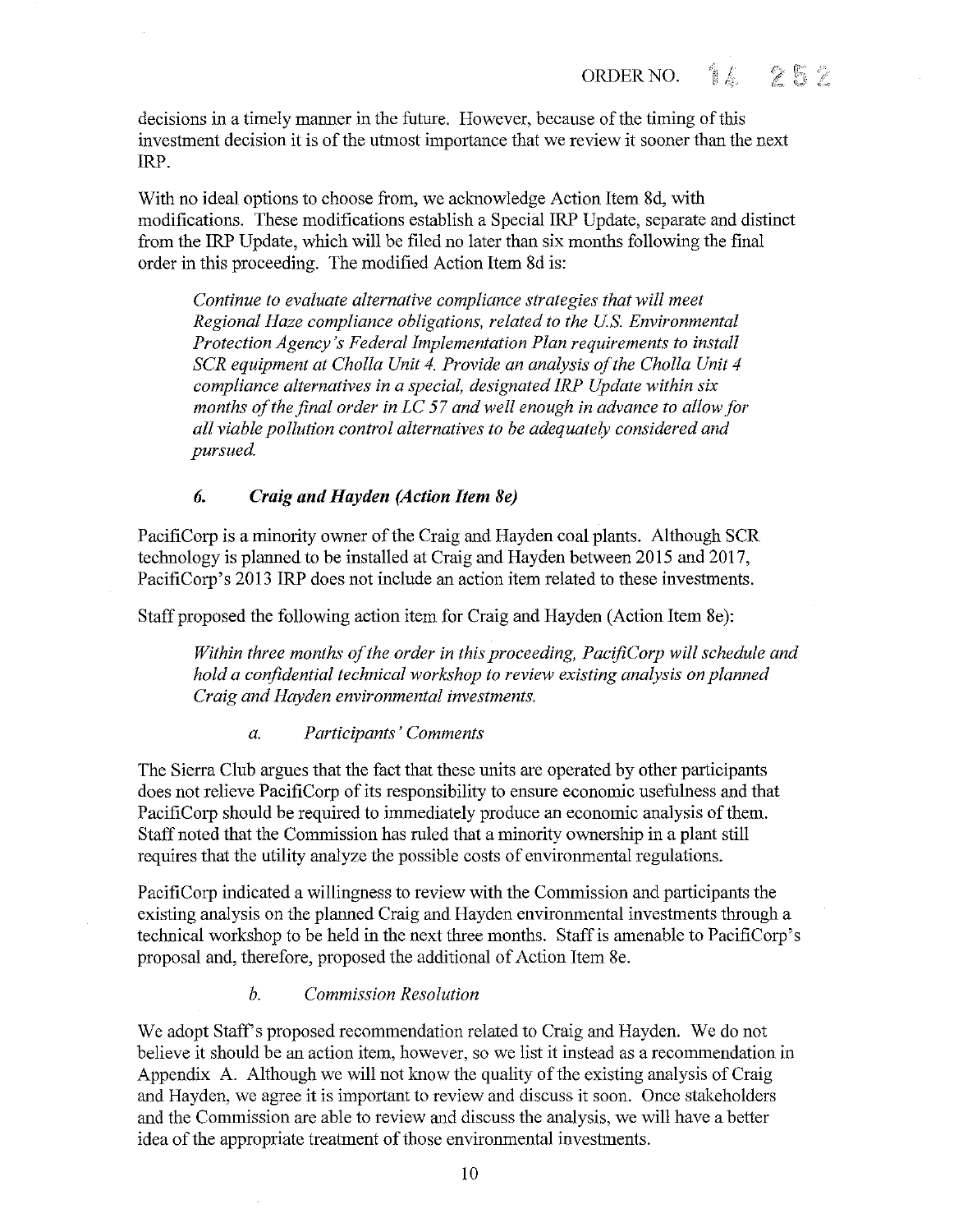#### 7. *Wyodak (Action Item Sf)*

The final Federal Implementation Plan (FIP) in Wyoming requires PacifiCorp to install SCR equipment at its Wyodak plant by 2019. In Staff's memo for the March 17, 2014 public meeting, Staff recommended a new Action Item Sf for Wyodak which outlines inter-temporal and fleet analysis to be performed on Wyodak in the next IRP.

# *a. Participants' Comments*

In supplemental final comments, both CUB and Sierra Club recognize that the final FIP in Wyoming requires the SCR equipment to be installed by 2019. Staff supports inclusion of the Wyodak analysis in the 2015 IRP, but there should be some guidance around the type of analysis required. Staff recommends future workshops over the next six months to determine the requirements of analysis in the 2015 IRP, including the analysis for Wyodak.

#### *b. Commission Resolution*

We agree that the correct approach for the investment in a SCR for Wyodak by 2019 is to include a robust analysis in the 2015 IRP. We also agree that it is important to establish expectations for the type of analysis we require in the 2015 IRP. Consistent with our decision on the coal analysis expected in the 2015 IRP, we conclude that Staff's suggested frame of reference is an appropriate starting point for the stakeholders and Commission to consider in the workshops over the next six months. We adopt Staff's recommendation with the caveat that Staff's proposed analysis will be the starting point for discussions about analyzing the SCR investment at Wyodak, but that the workshops in the next six months may modify Staff's proposed framework.

We adopt the following framework and requirements proposed by Staff:

• *For the 2015 !RP the following inter-temporal and fleet trade-off analysis related to the SCR requirement on Wyodak by 2019 will be used as a frame of reference:* 

|                        | <b>Inter-temporal Scenarios</b> |                                                 |                   |            |  |
|------------------------|---------------------------------|-------------------------------------------------|-------------------|------------|--|
|                        | <i>EPA</i><br>requirement       | Time 1                                          | Time 2            | Time 3     |  |
| Wyodak Plant<br>Action | <b>SCR</b><br>Retrofit          | <b>SNCR</b> Retrofit<br>$/$ early<br>retirement | Gas<br>Conversion | Retirement |  |
| Timeline               | 2019                            | 2019/2030                                       | 2022              | 2027       |  |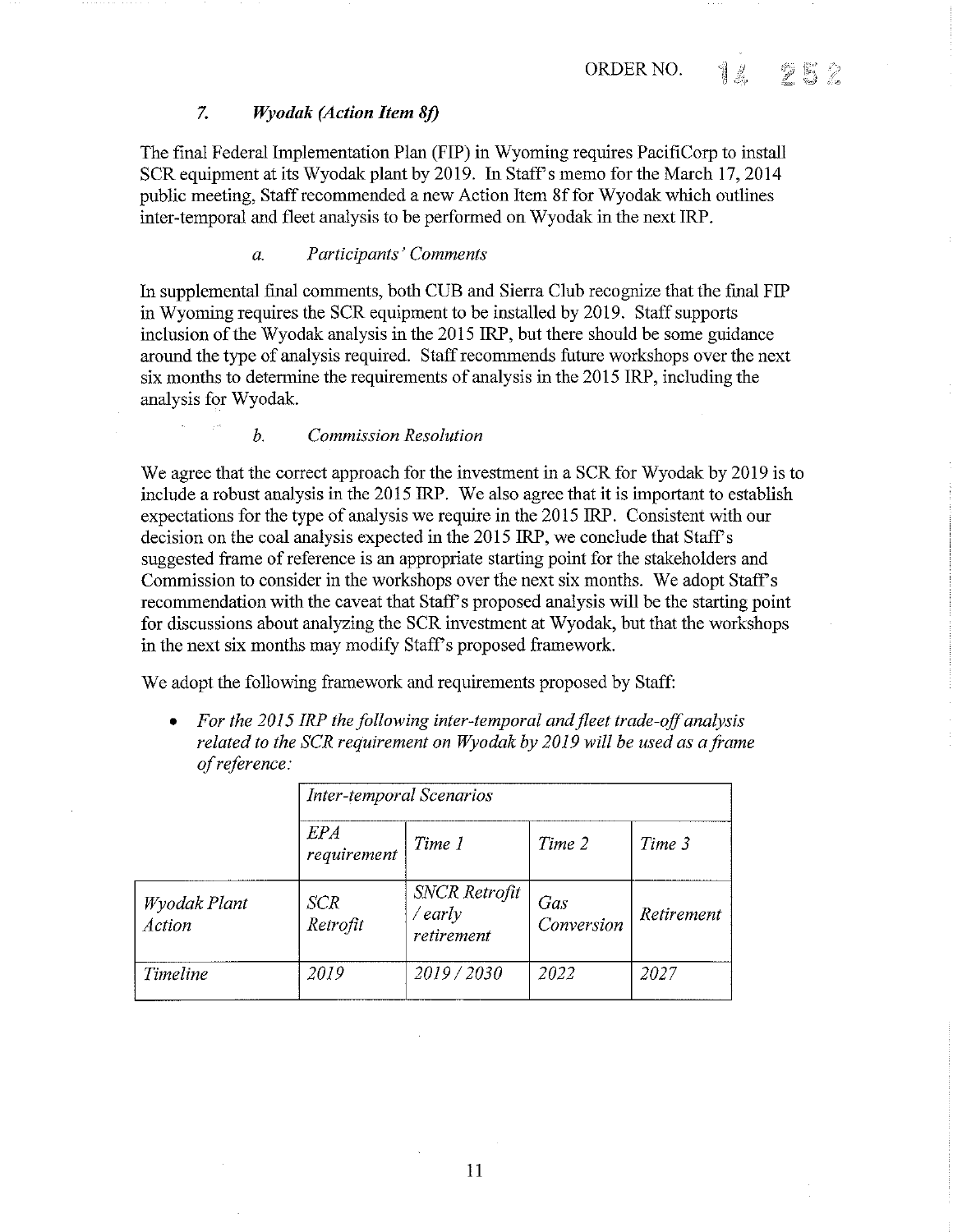ORDER NO. **1**  $252$ 

|                                | <b>Fleet Trade-Off Scenarios</b> |                         |                       |                              |                                     |
|--------------------------------|----------------------------------|-------------------------|-----------------------|------------------------------|-------------------------------------|
|                                | EPA<br>requirement               | Fleet 1                 | Fleet 2               | Fleet 3                      | Fleet 4                             |
| Wyodak                         | SCR Retrofit<br>in 2019          | No Action               | No Action             | No Action                    | No Action                           |
| Dave Johnston<br>Units $1 < 2$ | No Action                        | Retirement<br>in $2027$ | No Action             | Gas<br>Conversion<br>in 2022 | No Action                           |
| Dave Johnston<br>Unit 4        | No Action                        | No Action               | Retirement<br>in 2027 | No Action                    | Gas<br>Conversion<br><i>in 2022</i> |

- *The timing and options will be finalized with stakeholders at the workshops for the 2015 IRP.*
- *This analysis will include considerations for the necessity of Gateway West with reduced capacity in eastern Wyoming.*
- *Workshops will be held, at least one with the Commissioners, to refine the list of specific fleet analysis to be performed in the IRP. Staff will bring its final recommendations to the Commission at a Public Meeting and participants will have an opportunity to comment on the final recommendations at that time.*

# *8. Carbon Risk*

*a. Participants' Comments* 

Many participants expressed concerns that PacifiCorp's analysis did not adequately account for the risks associated with carbon. RNW notes that PacifiCorp's base case  $CO<sub>2</sub>$ cost assumptions did not contemplate the federal  $CO<sub>2</sub>$  regulations articulated in President Obama's June 2013 Memorandum, and that the resulting Clean Air Act§ 11 l(d) rulemaking process merits a change in PacifiCorp's  $CO<sub>2</sub>$  regulation forecast. The Natural Resources Defense Council (NRDC) agrees, and asserts that PacifiCorp's analysis and conclusion are flawed and the proposed investments may result in significant future stranded costs.

The Oregon Department of Energy (ODOE) argues that PacifiCorp should be required to analyze the Oregon 2015  $CO<sub>2</sub>$  reduction goal applied to the United States or the Cancun Agreement, whichever is more restrictive. In addition, ODOE asserts that action items that might be subject to additional risk if a higher range of possible carbon policies are used should be carefully scrutinized. Finally, ODOE requests that PacifiCorp be instructed that "credible proposals by governing entities" includes adopted plans and actions by other democratically-elected sovereign states.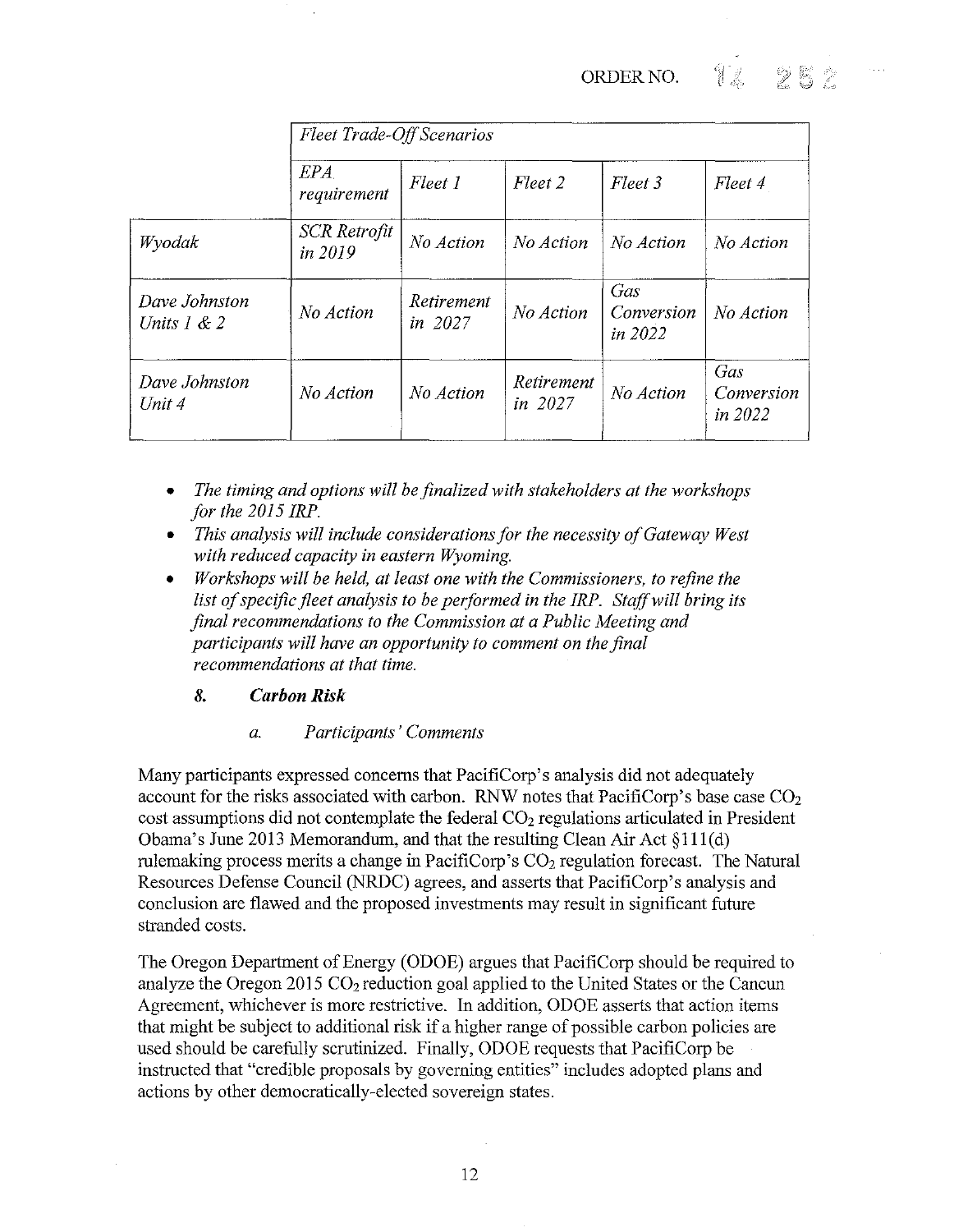ORDER NO.  $\mathcal{L}$ V

PacifiCorp responds that, despite the June 2013 Presidential Memorandum, there remains tremendous uncertainty about the costs of future regulations of  $CO<sub>2</sub>$  emissions. PacifiCorp contends that without more information from the EPA and individual states, there currently are no means to develop a specific  $CO<sub>2</sub>$  price assumption to reflect potential regulation. For these reasons, PacifiCorp asserts its  $CO<sub>2</sub>$  assumptions remain reasonable and states that it will reevaluate these assumptions in the 2015 IRP.

Staff states that it recognizes that PacifiCorp's IRP was developed and submitted prior to the 2013 Presidential Memorandum. While PacifiCorp's IRP contains carbon prices that begin later and are lower than some estimates, Staff concludes that the IRP analysis and results are not fundamentally flawed due to the range of carbon prices used and the way the prices were applied to the analysis.

Staff also recognized that potential  $\S111(d)$  rules could take a form other than a carbon price and suggested that PacifiCorp work with the participants to discuss and review plans for future analysis related to  $\S111(d)$  regulations. Staff recommends a new action item to provide a process to review and discuss  $\S111(d)$  requirements.

#### *b. Commission Resolution*

We recognize that PacifiCorp developed and submitted its 2013 IRP before the June 2013 Presidential Memorandum was issued. We also agree with Staff that recent developments demand more engagement on the approach for carbon risk and, therefore, we adopt Staff's following recommendation regarding carbon:

*Prior to the end of2014, PacifiCorp will work with participants to explore options for how PacifiCorp plans to model and perform analysis in the 2015 JRP related to what is known about the requirements of§lll (d) of the Clean Air Act.* 

# *9. Screening Tool (Action Item Sh)*

#### *a. Participants' Comments*

NWEC commented that it was pleased with the 2011 screening tool and would like to see an updated screening tool provided in the future. The Sierra Club recognizes that the screening tool is not perfect, but it is a transparent mechanism that assists in review of particular investment strategies.

Staff noted concerns related to the transparency and accessibility of the System Optimizer. Staff appreciates PacifiCorp's statement that they are working towards improving the transparency of the inputs and outputs of the System Optimizer and believes it will be an improvement. In addition, Staff recommends a new Action Item Sh that will require PacifiCorp to provide an updated version of the screening tool, similar to the tool provided in the 2011 IRP Update.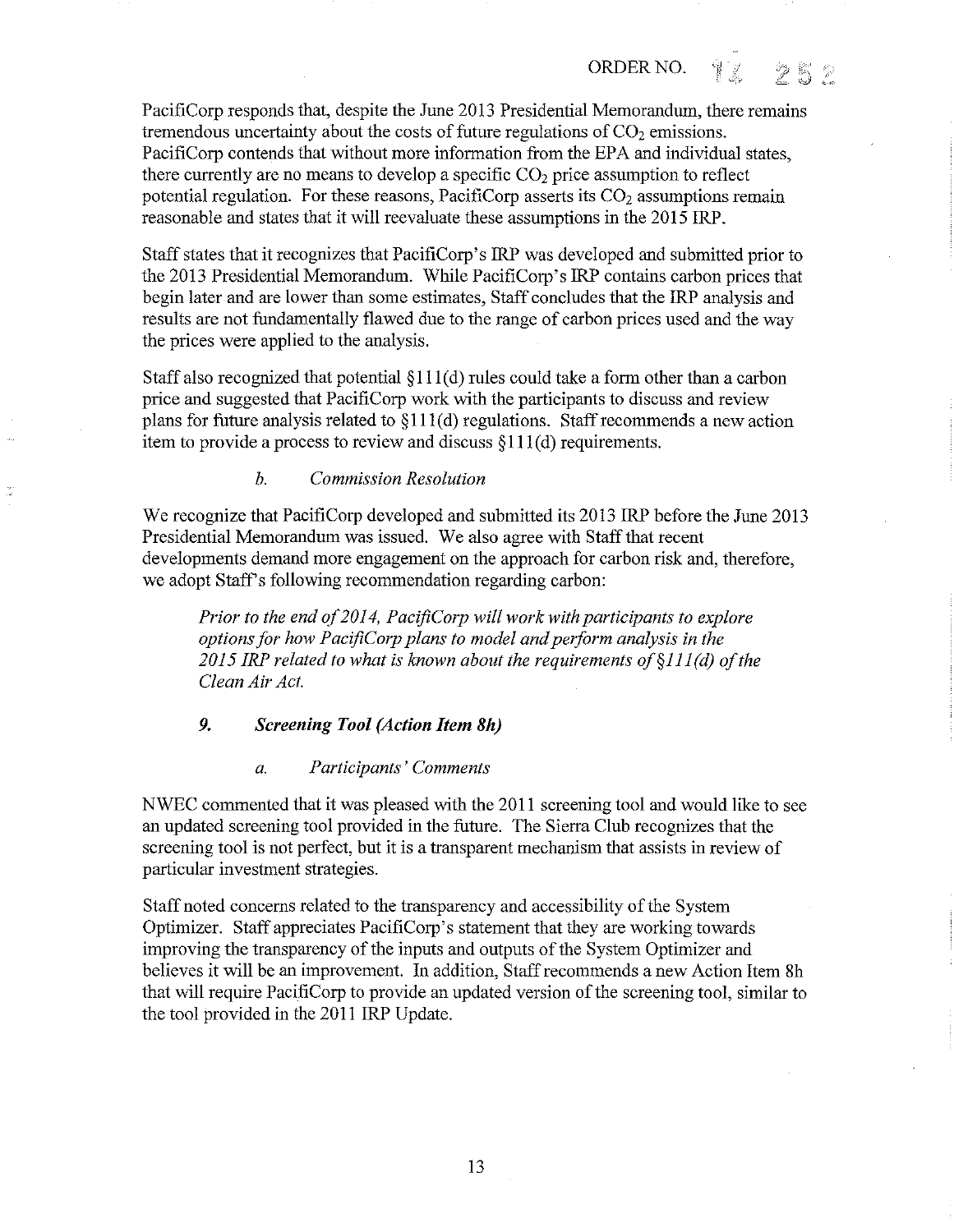$\mathscr{I}$  in

#### *b. Commission Resolution*

We conclude that the past screening tool was useful and that it would be useful to have an updated screening tool. We adopt Staff recommendation related to the screening tool, but do not believe it should be an action item. Instead, we list it as a recommendation in Appendix A as follows:

*As part of the 2015, 2017, and 2019 IRPs, PacifiCorp will provide an updated version of the screening tool spreadsheet model that was provided to participants in the 2011 (docket LC 52) !RP Update.* 

# C. Demand Side Management

#### I. *Class 2 Demand Side Management (DSM) (Action Item 7a)*

Class 2 DSM includes typical types of energy efficiency. Action Item 7a relates to the acquisition of 1,425 - 1,876 GWh of cost-effective Class 2 DSM by the end of 2015. By the end of 2017, the action item includes the acquisition of  $2,034 - 3,180$  of GWh costeffective Class 2 DSM. Action Item 7a includes specific actions wherein PacifiCorp plans to achieve those goals.

#### *a. Participants' Comments*

CUB argues that the Commission should not acknowledge the DSM section of the IRP. CUB contends that the Energy Trust of Oregon's (ETO) operation of Oregon's DSM programs make Oregon DSM programs more aggressive than other states in which PacifiCorp administers its own programs. CUB believes that PacifiCorp can consider more ETO-comparable programs in other states and improve DSM.

CUB argues that PacifiCorp is proposing action items that may accelerate DSM, but it remains unclear what effects that accelerated DSM would have on the chosen scenario because accelerated DSM is not included in the preferred portfolio. CUB notes that even PacifiCorp admits that cases EC1-C15 and EG2-Cl5 yield the highest-ranking riskadjusted net PVRR, but it is concerned that PacifiCorp did not prioritize these portfolios because of PacifiCorp's claim that it did not have strong evidence to demonstrate the true acquisition costs or that it was unsure of whether or not the revised ramp rate assumptions would be achievable. Finally, CUB noted its frustration that PacifiCorp appears to ignore the fact that it has historically achieved more efficiency than forecasted and fails to use that fact to pursue accelerated DSM through this IRP.

NWEC argues that PacifiCorp's targets in states other than Oregon are too low and that the action items for Class 2 DSM should not be acknowledged, or that the targets should be increased prior to acknowledgment. NWEC points to the accelerated DSM case EG2- C15's ranking as the least cost, least risk portfolio and argues that the targets in this action plan should be established at levels included in that case.

NWEC, in addition to Staff and CUB, also stated concerns that Oregon ratepayers are funding higher levels of DSM 2 relative to other states that results in Oregon subsidizing other states by paying for supply-side system costs in equal measure. NWEC offered specific recommendations that the Commission should require the targets of the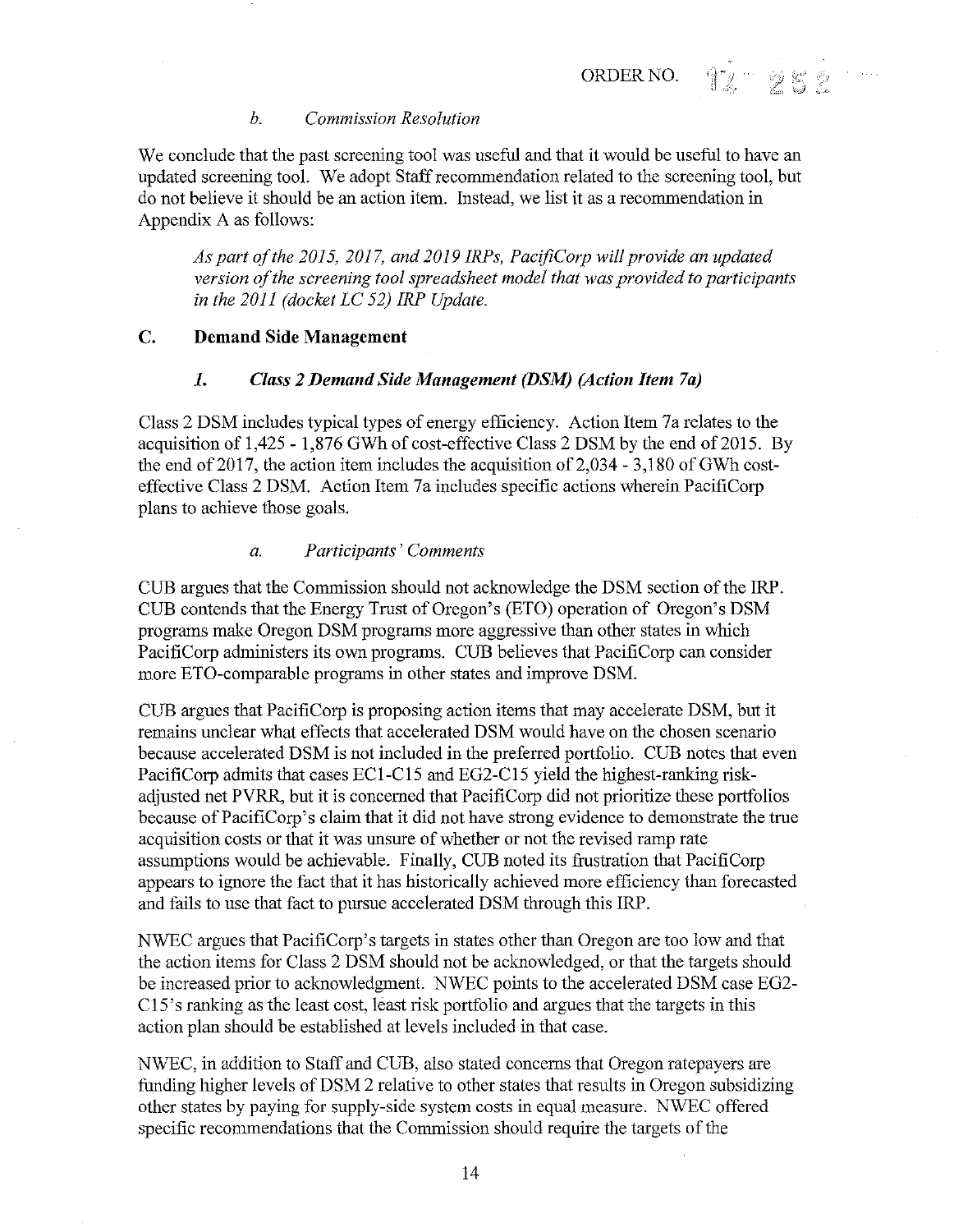ORDER NO.  $14.252$ 

accelerated DSM case to be achieved, along with reporting and filing requirements regarding DSM targets.

ICNU recommends that in lieu of not acknowledging the current action item targets, the Commission could acknowledge the accelerated DSM case as part of an overall portfolio and require PacifiCorp to report its achieved conservation, as well as discrepancies between its target and actual conservation.

The Sierra Club states that PacifiCorp's DSM modeling methodology is innovative and has advantages, but argues that it yields questionable results. Specifically, it notes that the model selects a declining amount of incremental DSM each year from 2013 to 2032. Sierra Club suggests that this does not seem accurate as it believes few states would claim that they are currently at the peak of their energy efficiency potential, which does not suggest that energy efficiency will only decline going forward.

PacifiCorp did not select the accelerated DSM case because it claims that cost assumptions associated with accelerated DSM are uncertain, the ramp rates were untested and Combine Cycle Combustion Turbines were not allowed to be selected in this portfolio. PacifiCorp disagrees that Oregon customers are funding higher levels of energy efficiency than other states and suggests that the participants are ignoring the contributions of load management investments, not considering market transformation savings, and failing to recognize differences in facts such as average energy use per customer and age of homes in different states.

In relation to the next potential conservation study, PacifiCorp states it is too late for input on scope and that the study will be used to develop an implementation plan for DSM 2 resources selected in the 2015 IRP. PacifiCorp also agreed to provide bi-annual updates on the status of DSM acquisition goals in 2014 and 2015. PacifiCorp notes that there are many factors that contribute to declining DSM potentials and that the Energy Trust's potential assessments also show declining DSM over time. Nonetheless, PacifiCorp argues that new potential assessments are conducted every two years so the participants should not be overly concerned with declining numbers beyond the action plan period.

Staff states its expectation that PacifiCorp should aggressively pursue accelerated DSM in all states. In addition, Staff stated concerns that PacifiCorp had exhibited a pattern of delay and cancelling DSM programs that were part of previously acknowledged IRP action items. Staff requests biannual updates on DSM activities outside of Oregon and updates on opportunities negotiated with special contract customers.

Staff's understanding is that the next potential conservation study will be generic and not specific to PacifiCorp's service territory and, therefore, does not believe it will be meaningful. Staff recommends requiring an implementation study be performed for its service territory outside of Oregon to use in the next IRP. For clarity purposes, Staff also recommends that in future IRPs PacifiCorp provide consistent DSM acquisition targets in both GWh and MW for each year in the planning period, by state. Finally, Staff recommends acknowledgment of Action Item 7a with four additions to the action plan.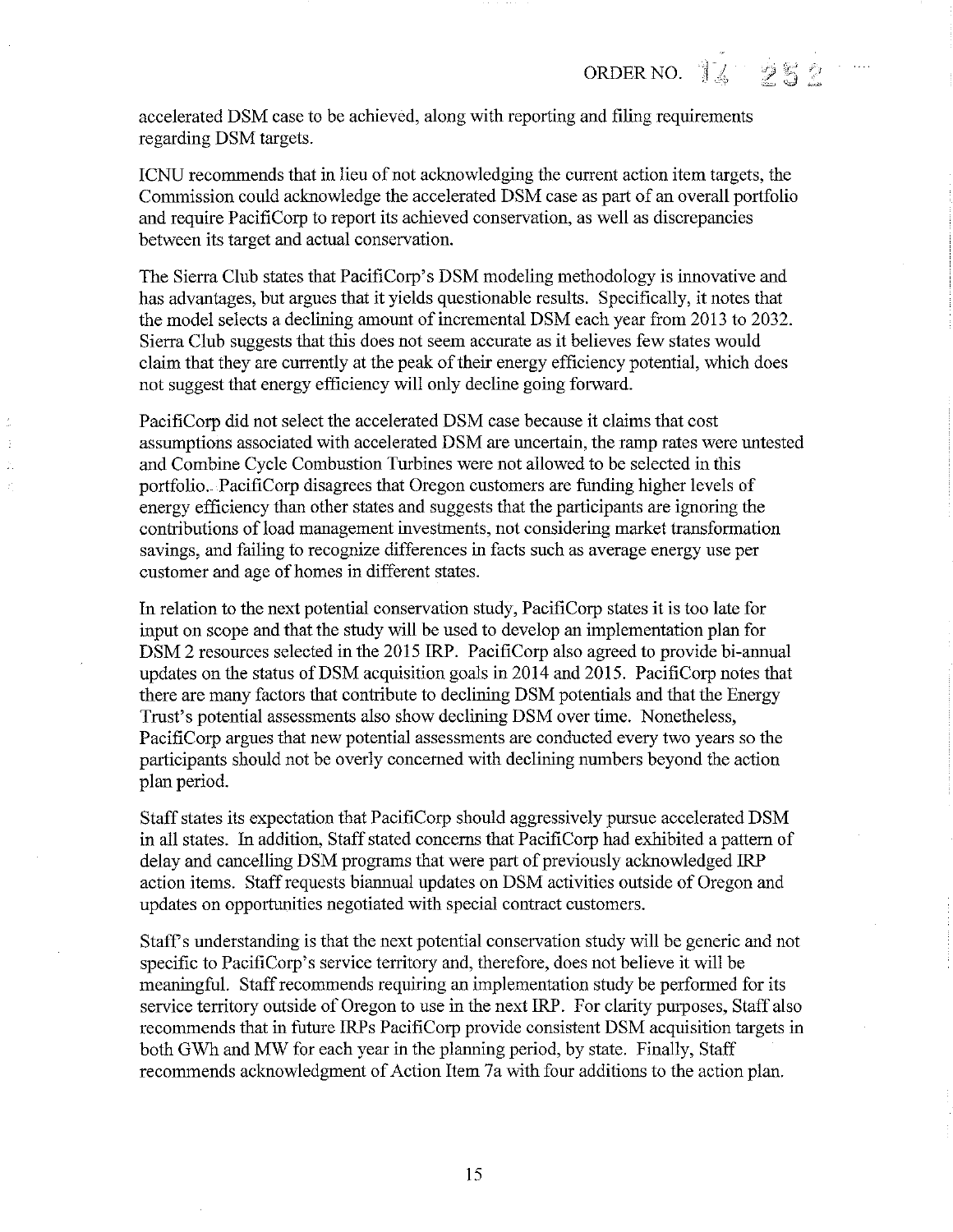94 w 252

# *b. Commission Resolution*

We acknowledge Action Item 7a. We also adopt the following additional recommendations related to Class 2 DSM which are slightly modified from what Staff originally proposed based on discussions from the March 17 Public Meeting:

- *Provide twice yearly updates on the status of DSM !RP acquisition goals to the Commission in 2014 and 2015, including a summary of DSM acquisitions from large special contract customers. Summarize where efforts have deviated from previously agreed upon action items and report on progress toward specific DSM targets for all states other than Oregon.*
- *Include in the 2014 conservation potential study information specific to PacifiCorp 's service territory for all states other than Oregon that quantifies how much Class 2 DSM programs can be accelerated and how much it will cost to accelerate acquisition.*
- *Include a PacifiCorp service area specific implementation plan as part of the 2015 !RP filing. At twice yearly updates to the Commission, provide a summary of savings potential, gaps and how PacifiCorp 's specific implementation plan and programs are achieving the identified potential.*
- *In future IRPs, PacifiCorp will provide yearly Class 1 and Class 2 DSM acquisition targets in both GWh and MW for each year in the planning period, by state.*

# *2. Class 1 DSM*

PacifiCorp defines Class 1 DSM programs as those in which capacity savings occur as a result of active company control or advanced scheduling, such as dispatchable demand response and irrigation programs. The preferred portfolio does not include any Class 1 DSM until 2027, by which time more than 400 MW of gas plant and 650 MW of new wind are added. In this IRP, PacifiCorp has no action items related to Class 1 DSM.

### *a. Participants' Comments*

NWEC and ODOE argue that the Commission should encourage PacifiCorp to increase the amount and sophistication of its overall analysis regarding demand response and other load control tools in the next IRP to evaluate the potential to reduce energy costs over the long-term.

ODOE suggests that PacifiCorp should conduct more detailed analysis of DSM opportunities in future IRPs consistent with IRP guideline 7. Going forward, ODOE recommends PacifiCorp pursue a Class 1 DSM pilot in Oregon and at least one other state before filing its next IRP.

NWEC is concerned that the company is undervaluing Class 1 DSM in this IRP. NWEC questions PacifiCorp's analysis regarding a west-side Class 1 DSM irrigation control program and requests closer scrutiny of the analysis and underlying model assumptions.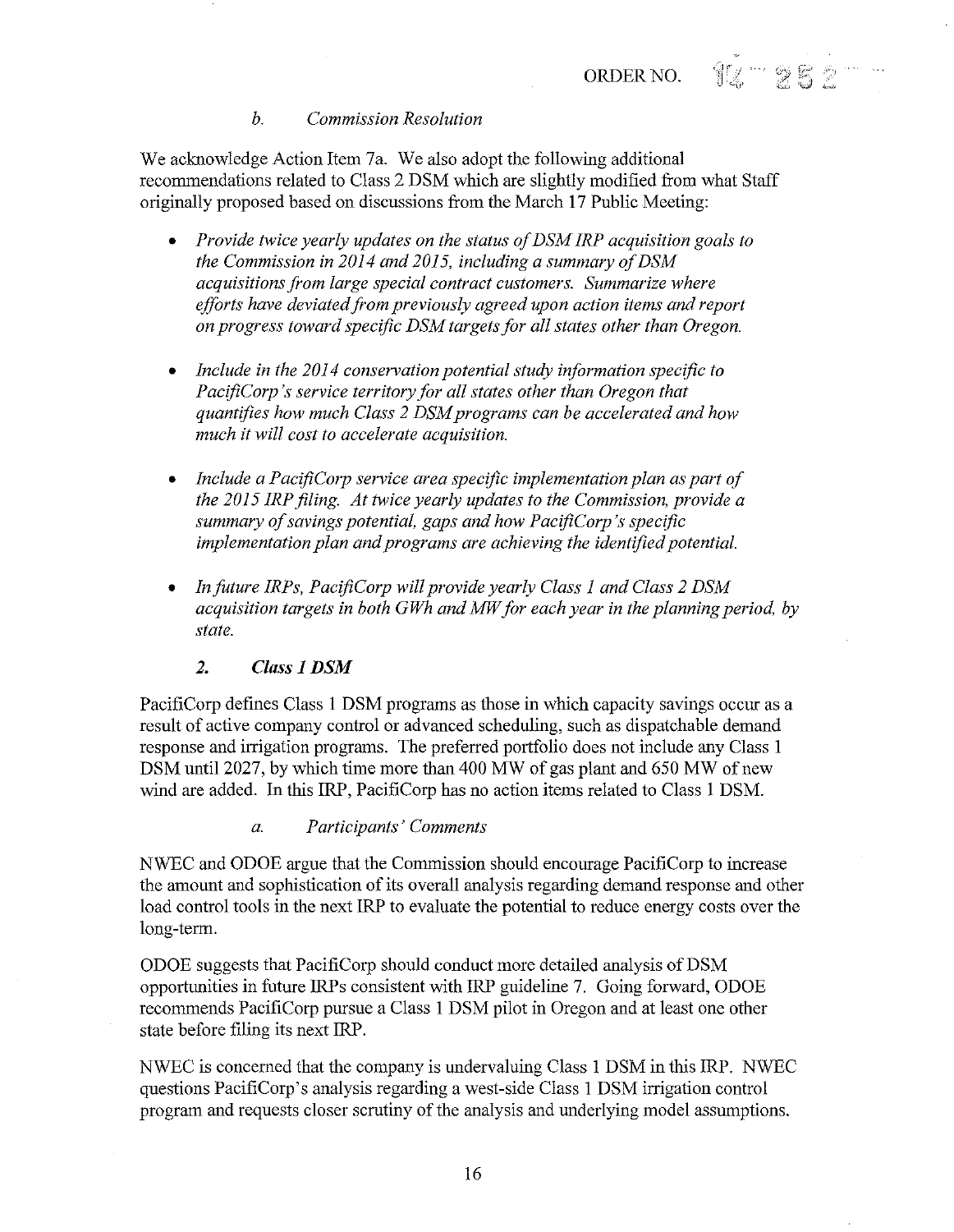.1

クあう

### *b. Commission Resolution*

We take no action related to Class 1 DSM. We encourage PacifiCorp to continue to work with stakeholders and Staff to better understand the Class 1 DSM analysis and look for ways to improve it in the company's next IRP. At this time, we do not request PacifiCorp perform a DSM 1 pilot project.

# D. Renewable Resources

t<br>Ha

PacifiCorp proposes five action items related to renewable resources, plus two action items specifically related to distributed generation. Action Items 1a, 1c, 1e, 2a, and 2b are business-as-usual activities and do not require acknowledgment.

#### *1. Renewable Porifolio Standards (Action Item lb)*

Action Item 1b requests acknowledgment to use unbundled renewable energy credits (RECs) to comply with the Renewable Portfolio Standard (RPS) through an annual request for proposals (RFP) process. PacifiCorp claims that it is lower cost to meet RPS requirements through the acquisition of RECs than building new renewable resources.

#### *a. Participants' Comments*

Staffrecognizes PacifiCorp's efforts to meet RPS requirements through the lowest cost manner, but felt that PacifiCorp should have projected the costs associated with those RECs. As a result of this gap, Staff recommended acknowledgment of Action Item 1b with the requirement that in the future REC prices be incorporated into portfolio analysis and that a forecasted range of REC prices be included in the IRP update and next IRP.

PacifiCorp responded that publishing the REC price projection in the IRP could influence prices when it sells or purchases RECs in the market to the harm of customers. Instead, it proposed to continue to monitor REC prices and consider upper limits of future REC prices in the context of state-specific RPS rules when evaluating compliance alternatives for a given state RPS program. Staff understands the difficulty and risks of developing and publishing the forward market price curves for RECs and it supports acknowledgement of Action Item 1b without modification.

#### *b. Commission Resolution*

We acknowledge Action Item lb.

# 2. REC Optimization (Action Item 1c)

Action Item le involves issuing reverse RFP's on a quarterly basis to sell RECs not required to meet state RPS requirements.

# *a. Participants' Comments*

Staff initially argued that this action item should not be acknowledged because it conflicted with the Multi-State Process (MSP) objective to acquire bundled RECs from other PacifiCorp jurisdictions. PacifiCorp responded that this issue is better suited for the MSP process and that until an agreement amongst the states is in place, it should continue to implement Action Item 1c. Staff now views this as a business-as-usual item that does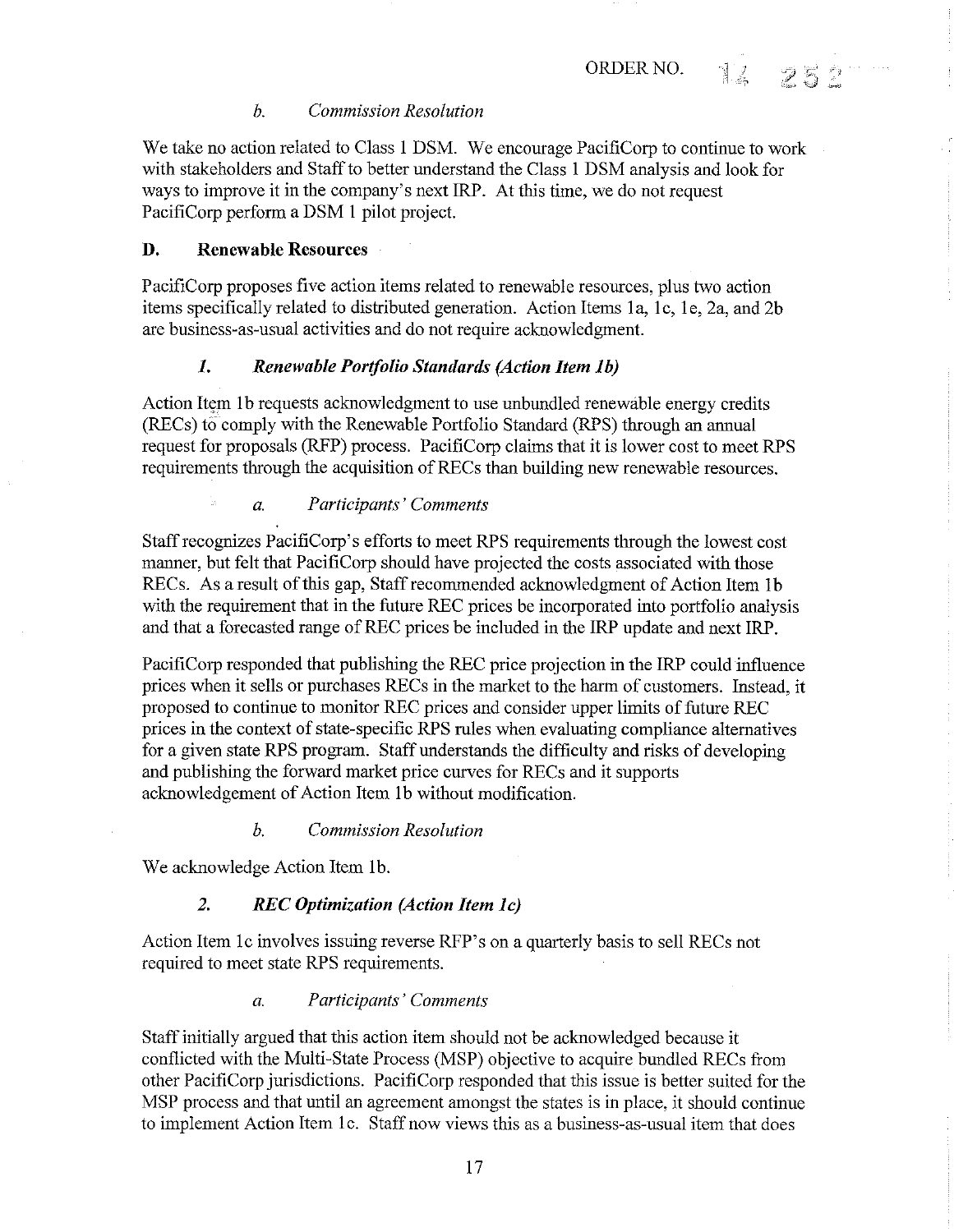not require acknowledgement, but states that it will pursue the issue through the MSP process.

ORDER NO.  $\blacksquare$ 

 $\frac{2^{\alpha}-1}{\beta}$ 

### *b. Commission Resolution*

We agree that this is not an action item that needs acknowledgement and that it should be addressed in the MSP process.

### *3. Solar (Action Item Id)*

This action item seeks acknowledgement to issue an RFP to obtain Oregon solar photovoltaic resources to meet the small solar compliance obligations of House Bill 3039.

# *a. Participants' Comments*

Staff comments that the ETO is providing incentive dollars to this project and that Staffs review demonstrates that the project appears to be beneficial to ratepayers. As such, Staff supports acknowledgement of this item.

#### *b. Commission Resolution*

We acknowledge Action Item Id.

# *4. Renewables Capacity Contribution (Action Item le)*

Action Item le involves tracking and reporting the statistics used to calculate capacity contribution from wind resources and available solar information as a means of testing the validity of the peak load carrying capability (PLCC) method.

#### *a. Participants' Comments*

RNW argues that subsequent proceedings should include updated capacity factors and values for renewable resources. RNW proposes that the Commission direct PacifiCorp to use the effective load carrying capacity (ELCC) methodology and supports Staff's recommendation to compare the capacity contributions using PLCC and ELCC. RNW also proposes a trigger point analysis for new renewable resources in the next IRP, which would identify the levelized cost of energy for wind and solar resources required to promote their selection in the System Optimizer.

NWEC raised concerns regarding the cost of photovoltaic solar used in this IRP and were unconvinced by PacifiCorp's response that PacifiCorp's consultant Cadmus based these costs upon the best information available.

Although PacifiCorp did not respond to NWEC's arguments related to costs of photovoltaic solar, it did state that it would consider both the Staff and RNW recommendation to compare the capacity contributions to wind and solar resources between alternative methods and RNW's trigger point analysis.

Staff argues that Action Item 1e is not the type of action item that requires acknowledgement, but supports and encourages PacifiCorp and the participants to work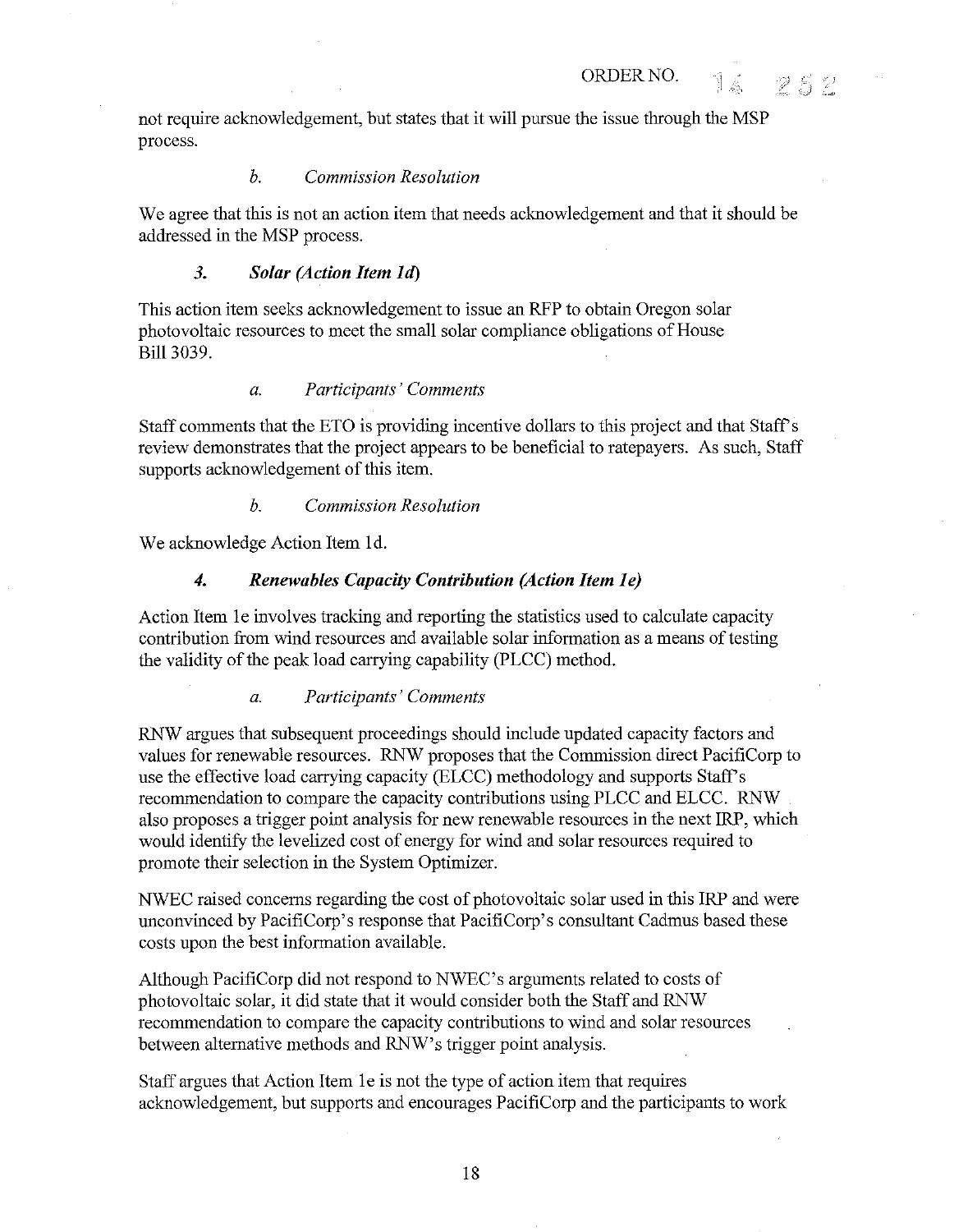14 252

together during the 2015 IRP input process to further develop and discuss these proposals.

# *b. Commission Resolution*

We agree that this is the type of action item that does not require acknowledgment. We believe that the 2015 IRP input process is the appropriate forum to discuss these issues and appreciate PacifiCorp's and the participants' interests in discussing and providing more information on these issues in that process.

# D. Transmission

# *1. System Operational and Reliability Benefits Tool (SBT) (Action Item 9a)*

Following extensive input from stakeholders, PacifiCorp developed the System Operational and Reliability Tool (SBT) to identify and quantify transmission benefits not captured using traditional IRP analysis. In Action Item 9a, PacifiCorp proposed, and subsequently held a workshop to further review and refine the SBT. PacifiCorp also proposes to perform additional analysis on specific transmission projects.

Because Action Item 9a describes future processes and analysis to be completed, we agree with Staff that acknowledgment inappropriate. Nonetheless, we support the objectives of Action Item 9a that include the refinement of the SBT and completion of additional analysis of Energy Gateway West Segment D that evaluates the staging implementation of Segment D by sub-segment.

# *2. Energy Gateway Permitting Actions (Action Item 9b)*

In its proposed Action Item 9b, PacifiCorp intends to continue with permitting actions for Populus to Windstar (Segment D), Populus to Hemingway (Segment E), Aeolus to Mona (Segment F), and West of Hemingway (Segment F).

# *a. Participants' Comments*

Staff notes that although PacifiCorp provided a preliminary SBT analysis to quantify the benefits of Segment D, it will be making changes to the SBT. For segments E, F, and H, Staff understands that there will be uncertainty in developing these segments until it is closer to their anticipated in-service dates. However, Staff contends that such uncertainty should not hinder PacifiCorp's exploration of these projects in light of the preliminary benefits of these segments. As a result, Staff recommends acknowledgement of Action Item 9b with modifications.

The Sierra Club questions why PacifiCorp intends to permit and construct additional transmission in Wyoming. Sierra Club argnes that neither the 2011 IRP nor the 2013 IRP establish a compelling reason for the expenditure of billions of dollars in transmission between existing sources. In general, Sierra Club opposes new transmission into eastern Wyoming until PacifiCorp demonstrates a commitment to acquire renewable resources in that region.

PacifiCorp does not oppose Staff's proposed modification to Action Item 9b, and states that it will continue to refine the SBT in preparation for the 2015 IRP, but notes that there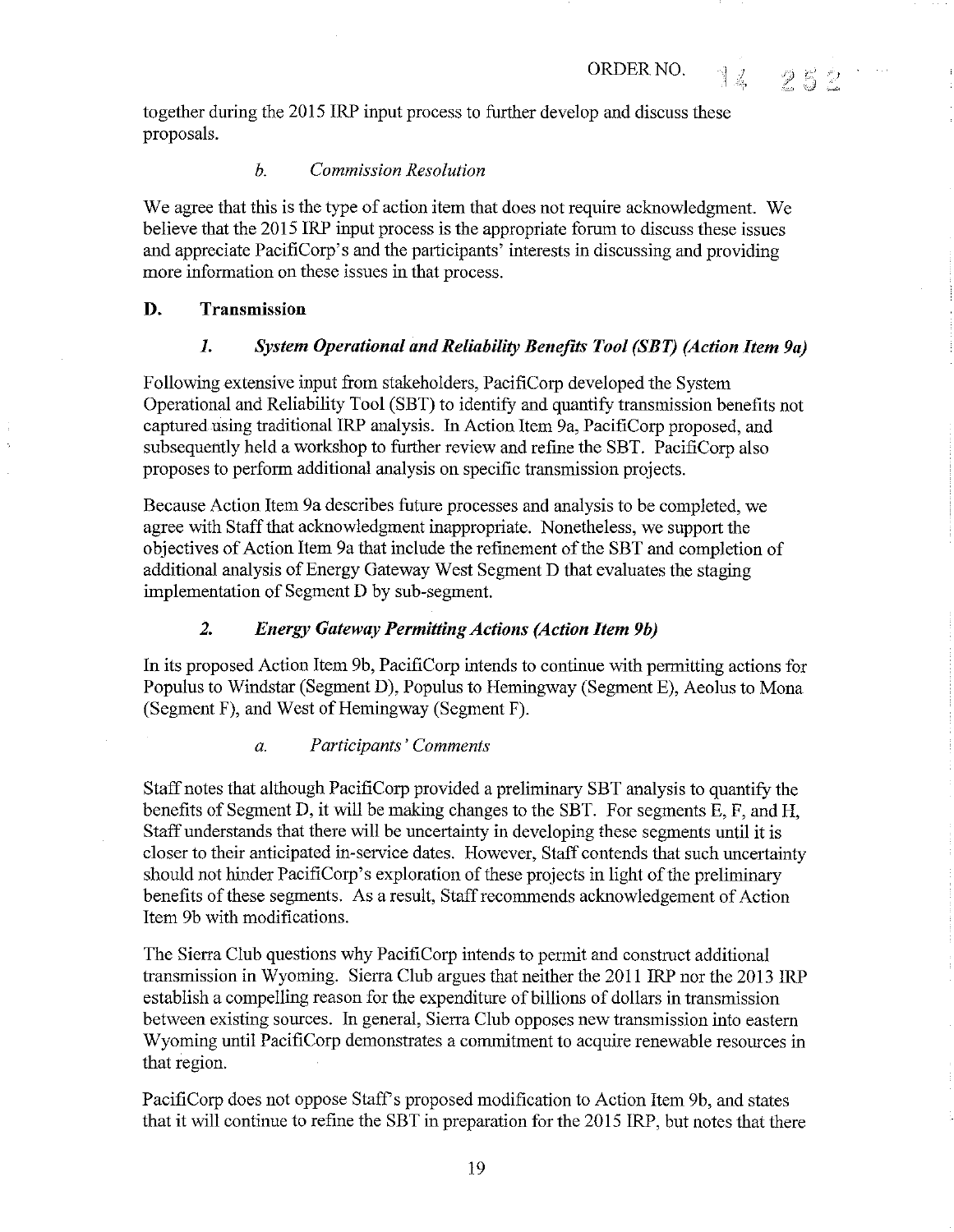may be limitations on the analysis that can be performed at the time of the next IRP. Nonetheless, PacifiCorp notes that the in-service dates for segments D, E, F, and Hare several years in the future. In response to Sierra Club, PacifiCorp clarifies that it is not requesting acknowledgement of the Energy Gateway Projects, but only the near-term permitting activities required to maintain options for moving forward.

# *b. Commission Resolution*

We acknowledge Action Item 9b, modified to read as follows:

• *Continue permitting Segments D, E, F, and H until PacifiCorp files its 2015 !RP, at which time a SET analysis for these segments will be performed.* 

# *3. Sigurd-to-Red Butte*

PacifiCorp seeks acknowledgement for completing construction of the Sigurd-to-Red Butte (S2RB) transmission line. PacifiCorp originally sought acknowledgment of the transmission project in the 2011 IRP, but we did not acknowledge the line at that time

# *a. Participants' Comments*

ICNU notes concerns have been raised in Oregon regarding whether or not PacifiCorp's transmission plans adequately account for expected future conditions and concerns have been raised in Washington regarding whether or not PacifiCorp is focused on building transmission rather than other alternatives, such as smart grid technology. ICNU argues that PacifiCorp has already begun construction of this transmission line and suggests that the Commission can avoid disputes regarding this issue by declining to acknowledge the line on the basis that PacifiCorp has already decided to build it and has begun construction of the transmission line without required input and consideration in the IRP.

Staff and RNW recommend acknowledgment of Action Item 9c. Staff argues that the primary beneficiaries of the line are PacifiCorp's network transmission customers and their loads in southwest Utah. As a result, Staff contends that the allocation of costs should be commensurate with the benefits received by each network transmission customer or state. This allocation of costs should be addressed in an appropriate forum, such as the MSP process or general rate case proceeding, or both.

# *b. Commission Resolution*

Based upon the representations of PacifiCorp that it was compelled, under the terms of its Open Access Transmission Tariff, to accept its network customers load growth projections, we acknowledge Action Item 9c. However, we have serious concerns about the adequacy of the analysis of the S2RB transmission line and we will make sure the ratemaking process is rigorous and focused on allocating the costs and risks where they appropriately belong. Oregon ratepayers should not be put at risk for unrealistic load projections or lack of full consideration of lower cost alternatives.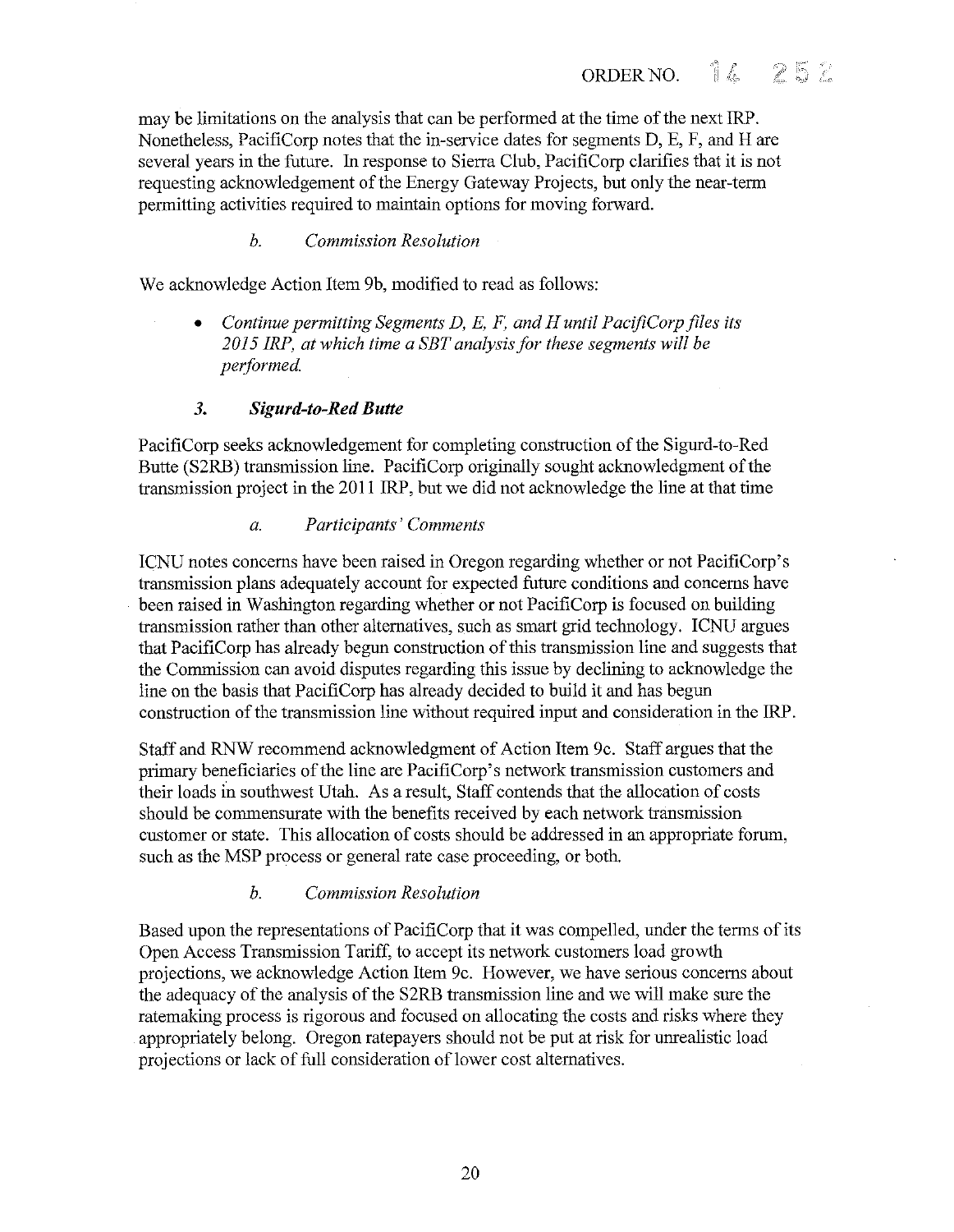# **E. Modeling Assumptions and Methods**

In Action Item 10a, PacifiCorp proposes to schedule a workshop with stakeholders to discuss potential improvements in its IRP modeling and process. Consistent with this action item, PacifiCorp held a workshop in September 2013 and is currently examining ways to achieve a wider range of portfolio diversity and ways to accommodate more risk analysis using the PaR model. In addition, PacifiCorp states its intention to update its stochastic parameters for the 2015 IRP and plans to have a workshop to discuss stochastic modeling as part of the 2015 IRP public process, as well as evaluating methods to develop capacity contribution assumptions for renewable resources.

Although many participants commented on Action Item 1 Oa and offered suggestions on ways the company can improve its analysis, we conclude that Action Item 10a does not require acknowledgement from us. We appreciate the participants' continued efforts to improve modeling assumptions and methods, and believe that the 2015 IRP public process can be used to improve the IRP analysis.

### **F. Water Issues, Energy Storage, Risk Metric, Load Forecast**

# *1. Participants' Comments*

In addition to addressing specific action items, many participants provided general comments in response to PacifiCorp's 2013 IRP and its analysis. First, both NRDC and ODOE raise concerns about water issues. ODOE notes that PacifiCorp included the costs associated with one significant federal water-related rulemaking (cooling water intakes), but not another (new industry toxic discharge guidelines). NRDC contends that PacifiCorp did not adequately analyze power system vulnerabilities due to climate change phenomena, including water availability, heat and drought, particularly in the southwestern United States where PacifiCorp's system is interconnected.

Second, ODOE recommends that PacifiCorp's IRP action plan include an energy storage pilot and requests that the Commission direct PacifiCorp to provide more comprehensive treatment of energy storage in future IRPs. ODOE notes that the 2011 IRP action plan included a commitment from PacifiCorp on an energy storage demonstration project in Utah that was later canceled, and that this IRP does not recommend further action on energy storage.

Third, Staff challenges how PacifiCorp ranks portfolios. Staff contends that the company's risk metric should be the upper tail mean PVRR alone, rather than the upper tail mean PVRR minus the mean PVRR. Staff concedes, however, that changing the risk metric here would not have altered the outcome of the initial screening process for the 2013 IRP.

Fourth, Staff and ICNU express concerns about PacifiCorp's modeling of future loads. Staff questions whether the company adequately accounts for future load reductions due to net metering. Staff and ICNU contend that PacifiCorp's assumption of zero long-term direct access loads is not reasonable.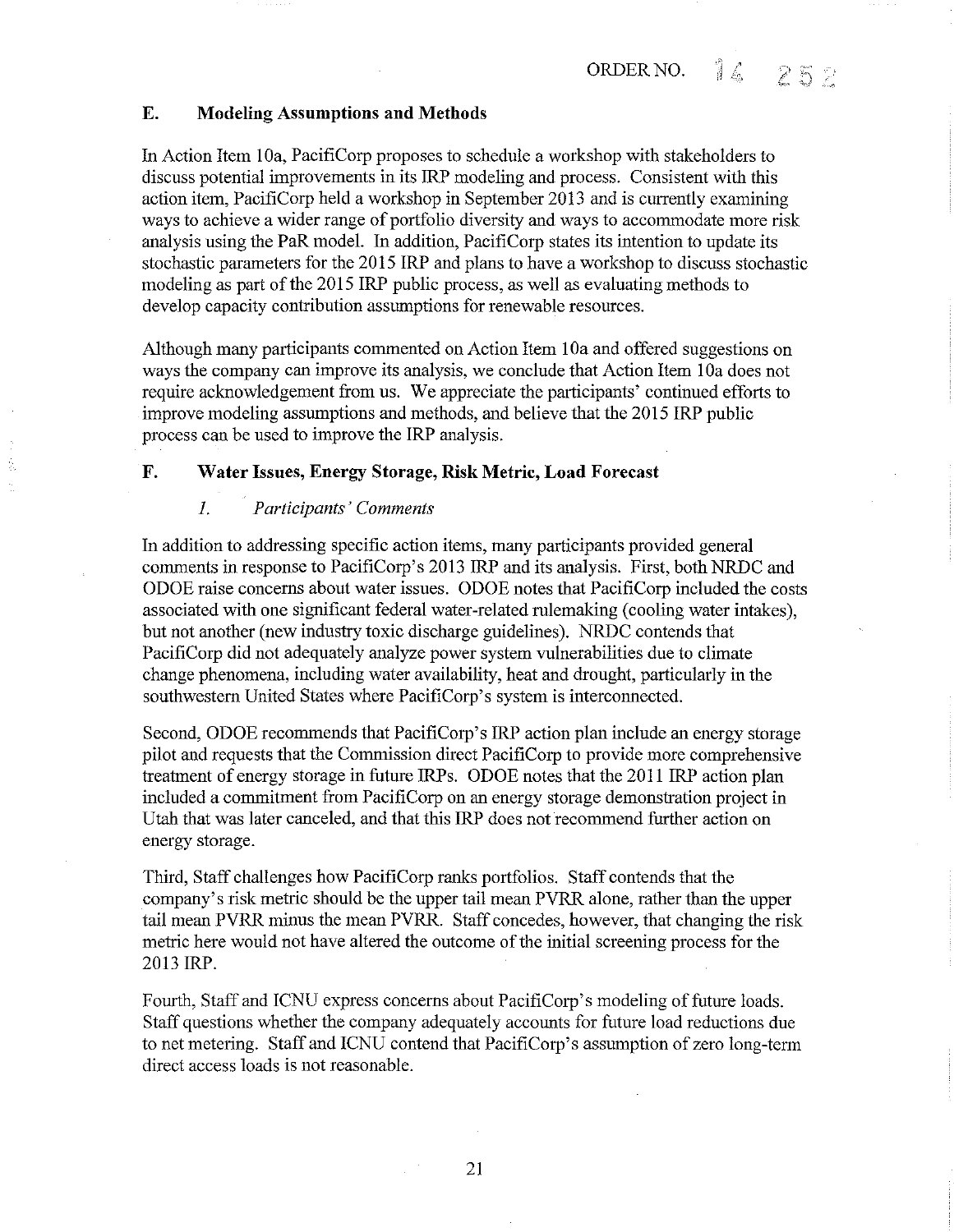ORDER NO. 14 252"

PacifiCorp responds to the participants' assertions, but commits to continue to address the concerns in further discussion and as part of the 2015 IRP process. Staff agrees with PacifiCorp that these issues should be addressed during the 2015 IRP public process.

#### *2. Commission Resolution*

We appreciate the participants' comments on these issues, and agree with Staff that they should be appropriately discussed and debated in the 2015 IRP public process.

#### **Ill. ORDER**

IT IS SO ORDERED that the Integrated Resource Plan, filed by PacifiCorp, dba Pacific Power, is acknowledged consistent with the terms or this order and the attached Appendices A and B.

Made, entered, and effective **JUL @ 8 2014** ~~~~~~~~~~~~~

**Susan K. Ackerman** Chair

John Savage

Commissioner

Commissioner Bloom concurs:

I support today's order as consistent with our IRP policy. We have outlined several "next. steps" for PacifiCorp in this order, particularly with regard to the prudence review we will undertake for the Sigurd to Red Butte (S2RB) transmission line in a future rate case. I echo these "next steps" and provide additional explanation of my expectations.

In our future rate review of the S2RB transmission line, I wonld specifically like the company, Staff, and intervenors to review the factual and legal basis for PacifiCorp's position, that its OATT and FERC rules regarding a customer's load forecast somehow mandated the construction of the S2RB transmission line. If PacifiCorp and stakeholders had procedural options to question the customer's load forecast, short of PacifiCorp unilaterally modifying or rejecting it, these options should be brought to the Commission's attention. Alternatively, if PacifiCorp and stakeholders must blindly accept any load forecast, I would like to see the specific rules or OATT language that mandates this result.

In the rate proceeding, I would also like the parties to explore the factual and legal issues related to the fact that S2RB may not be "used and useful" in Oregon. Are there quantifiable benefits to Oregon ratepayers, either directly from power flowing from a resource to Oregon, or indirectly from cost reductions via exchange contracts?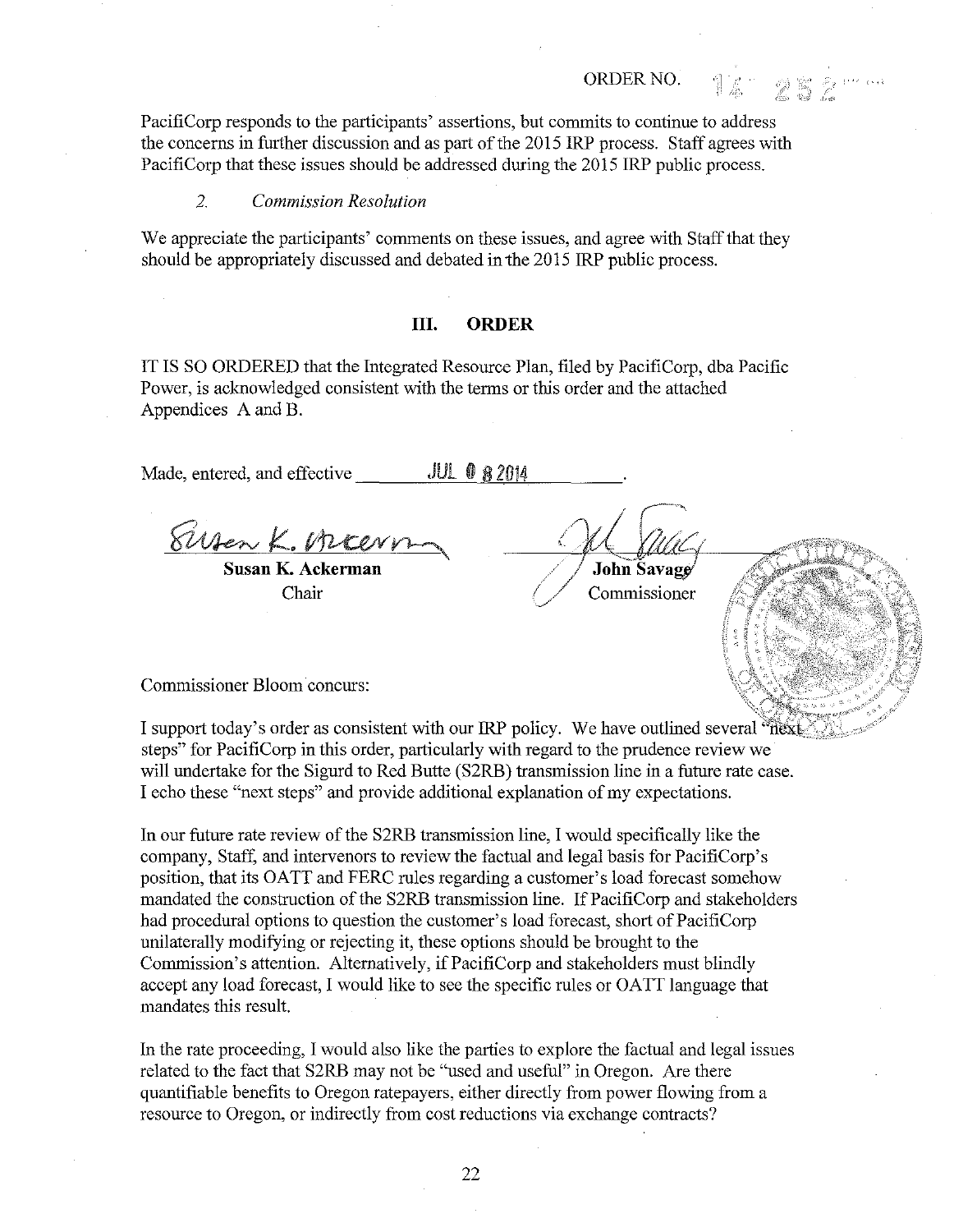ORDER NO. 14 252

Considering these or other quantifiable benefits, I expect the parties to analyze whether S2RB should be included in the company's rate base.



**Ste}i'hen M. Bloom**  Commissioner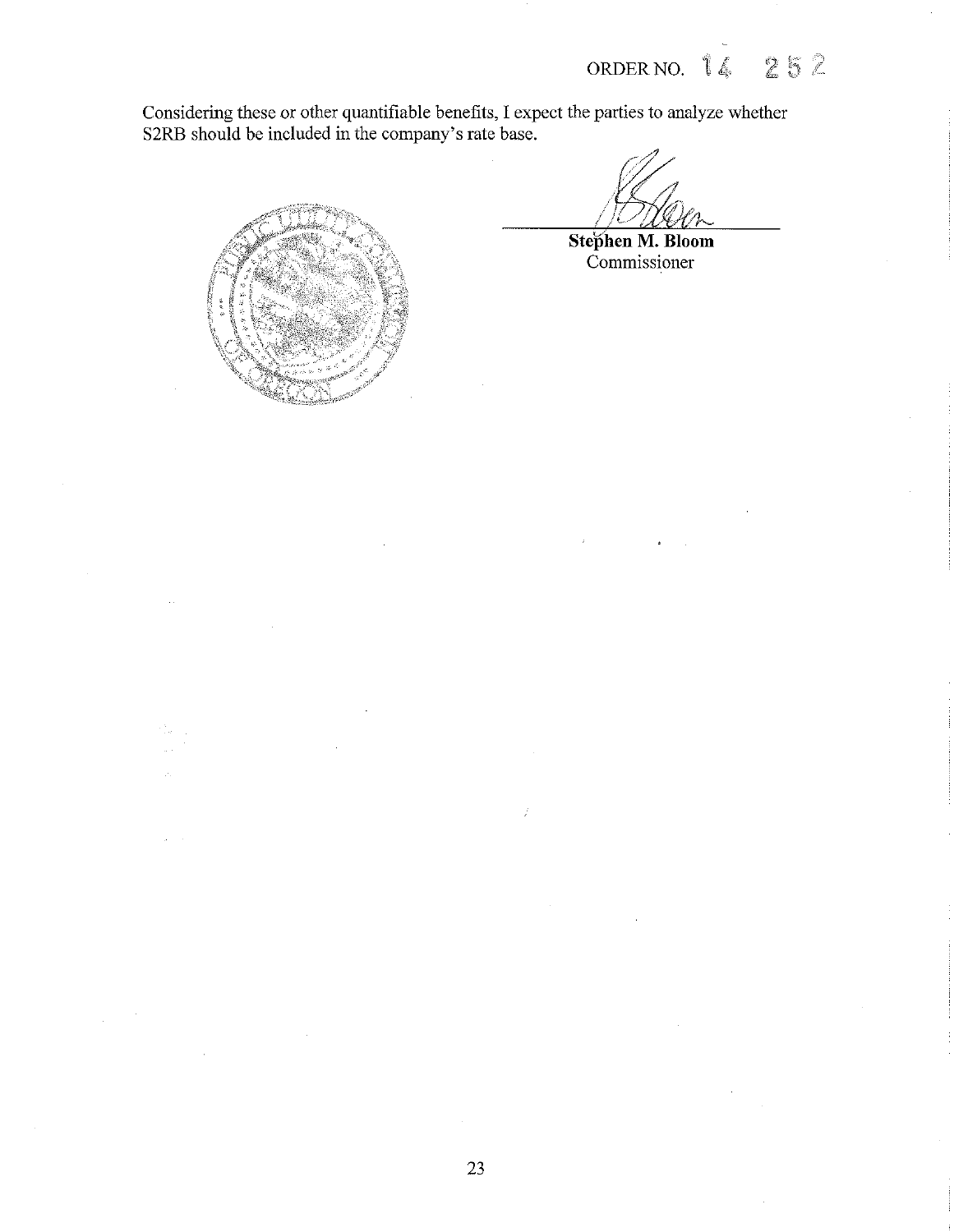# Appendix A - Adopted Recommendations

# *Reporting and Requirements for Future IRPs*

Beginning in the third quarter of 2014, PacifiCorp will appear before the Commission to provide quarterly updates on coal plant compliance requirements, legal proceedings, pollution control investments, and other major capital expenditures on its coal plants or transmission projects. PacifiCorp may provide a written report and need not appear if there are no significant changes between the quarterly updates.

In future IRPs, PacifiCorp will provide:

- Timelines and key decision points for expected pollution control options and transmission investments; and
- Tables detailing major planned expenditures with estimated costs in each year for each plant or transmission project, under different modeled scenarios.

#### *Craig and Hayden*

Within three months of the order in this proceeding, PacifiCorp will schedule and hold a confidential technical workshop to review existing analysis on the planned Craig and Hayden environmental investments.

#### *Wyodak*

For the 2015 IRP the following *inter-temporal* and *fleet trade-off* analysis related to the SCR requirement on Wyodak by 2019 will be used as a frame of reference:

|                           | Inter-temporal Scenarios |                                                  |                   |            |  |
|---------------------------|--------------------------|--------------------------------------------------|-------------------|------------|--|
|                           | EPA<br>requirement       | Time 1                                           | Time 2            | Time 3     |  |
| Wyodak<br>Plant<br>Action | <b>SCR</b><br>Retrofit   | <b>SNCR</b><br>Retrofit /<br>early<br>retirement | Gas<br>Conversion | Retirement |  |
| Timeline                  | 2019                     | 2019/2030                                        | 2022              | 2027       |  |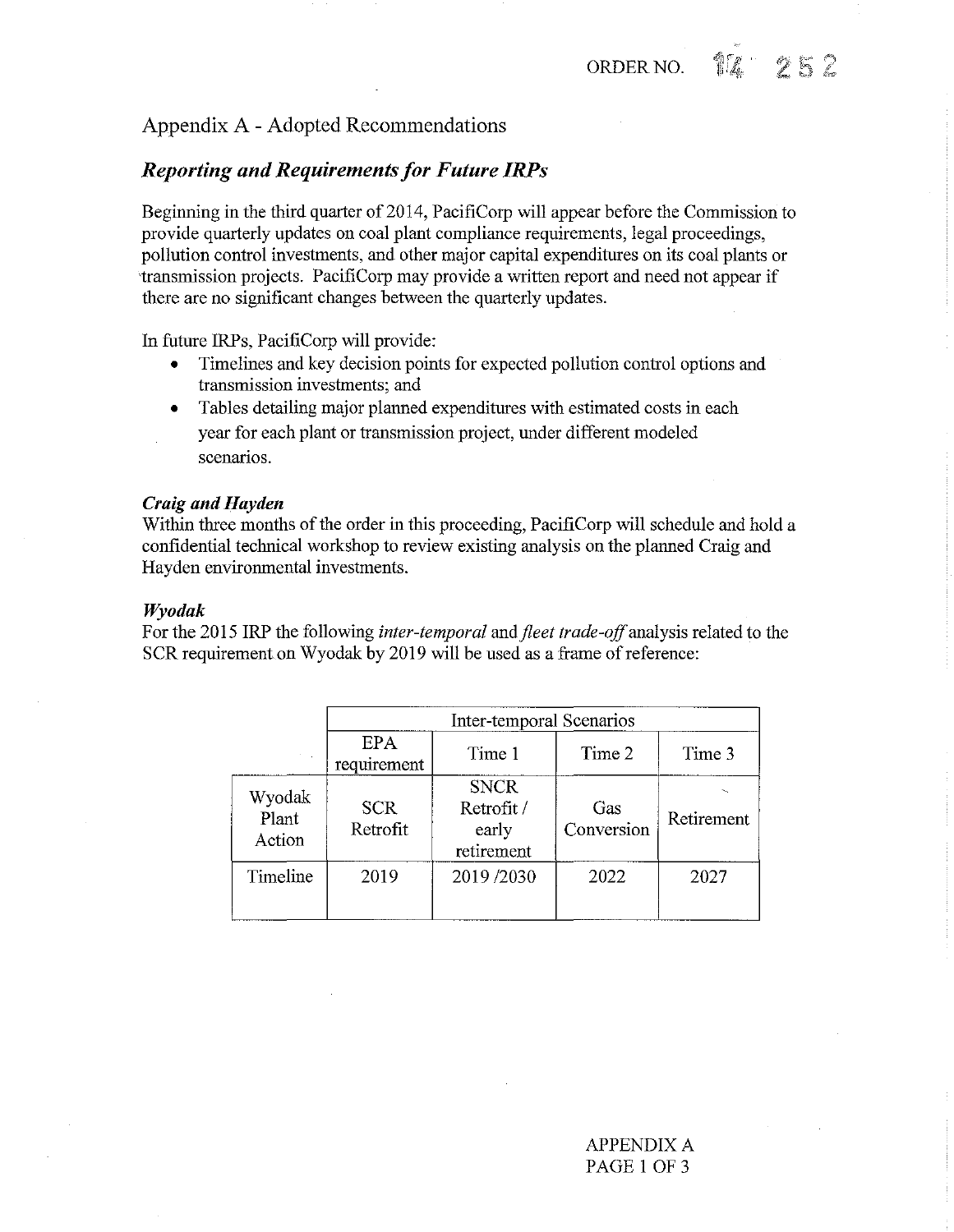96 252 ORDER NO.

|                                | Fleet Trade-Off Scenarios      |                       |                       |                              |                              |
|--------------------------------|--------------------------------|-----------------------|-----------------------|------------------------------|------------------------------|
|                                | EPA requirement                | Fleet 1               | Fleet 2               | Fleet 3                      | Fleet 4                      |
| Wyodak                         | <b>SCR Retrofit in</b><br>2019 | No Action             | No Action             | No Action                    | No Action                    |
| Dave Johnston<br>Units $1 & 2$ | No Action                      | Retirement<br>in 2027 | No Action             | Gas<br>Conversion<br>in 2022 | No Action                    |
| Dave Johnston<br>Unit 4        | No Action                      | No Action             | Retirement<br>in 2027 | No Action                    | Gas<br>Conversion<br>in 2022 |

- The timing and options will be finalized with stakeholders at the workshops for the 2015 IRP.
- This analysis will include considerations for the necessity of Gateway West with reduced capacity in eastern Wyoming.
- Workshops will be held, including at least one with the Commissioners, to refine the list of specific fleet analyses to be performed in the IRP. Staff will bring its final recommendations to the Commission at a Public Meeting and participants will have an opportunity to comment on the final recommendations at that time.

#### *Carbon Analysis*

Prior to the end of 2014, PacifiCorp will work with participants to explore options for how PacifiCorp plans to model and perform analysis in the 2015 IRP related to what is known about the requirements of  $\S111(d)$  of the Clean Air Act.

#### *Screening Tool*

As part of the 2015, 2017, and 2019 IRP, PacifiCorp will provide an updated version of the screening tool spreadsheet model that was provided to participants in the 2011 (docket LC 52) IRP Update

# *Class 2 DSM Recommendations:*

- Provide twice yearly updates on the status of DSM IRP acquisition goals to the Commission in 2014 and 2015, including a summary of DSM acquisitions from large special contract customers. Summarize where efforts have deviated from previously agreed upon action items and report on progress toward specific DSM targets for all states other than Oregon.
- Include in the 2014 conservation potential study information specific to PacifiCorp's service territory for all states other than Oregon that quantifies how much Class 2 DSM programs can be accelerated and how much it will cost to accelerate acquisition.

APPENDIX A PAGE20F3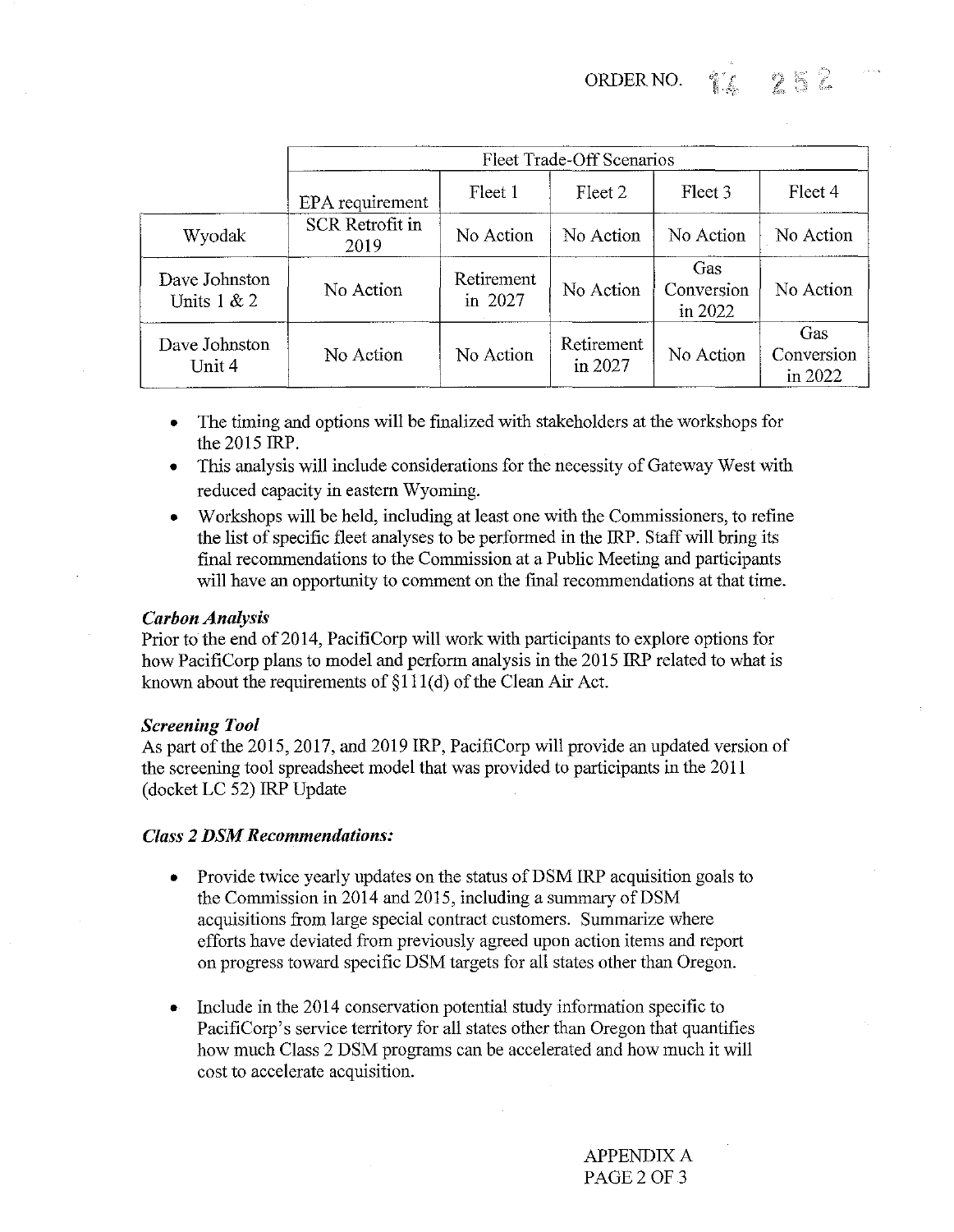$252$ 

- Include a PacifiCorp service area specific implementation plan as part of the 2015 IRP filing. At twice yearly updates to the Commission, provide a summary of savings potential, gaps and how PacifiCorp's specific implementation plan and programs are achieving the identified potential.
- In future IRPs, PacifiCorp will provide yearly Class 1 and Class 2 DSM acquisition targets in both GWh and MW for each year in the planning period, by state.

Ú.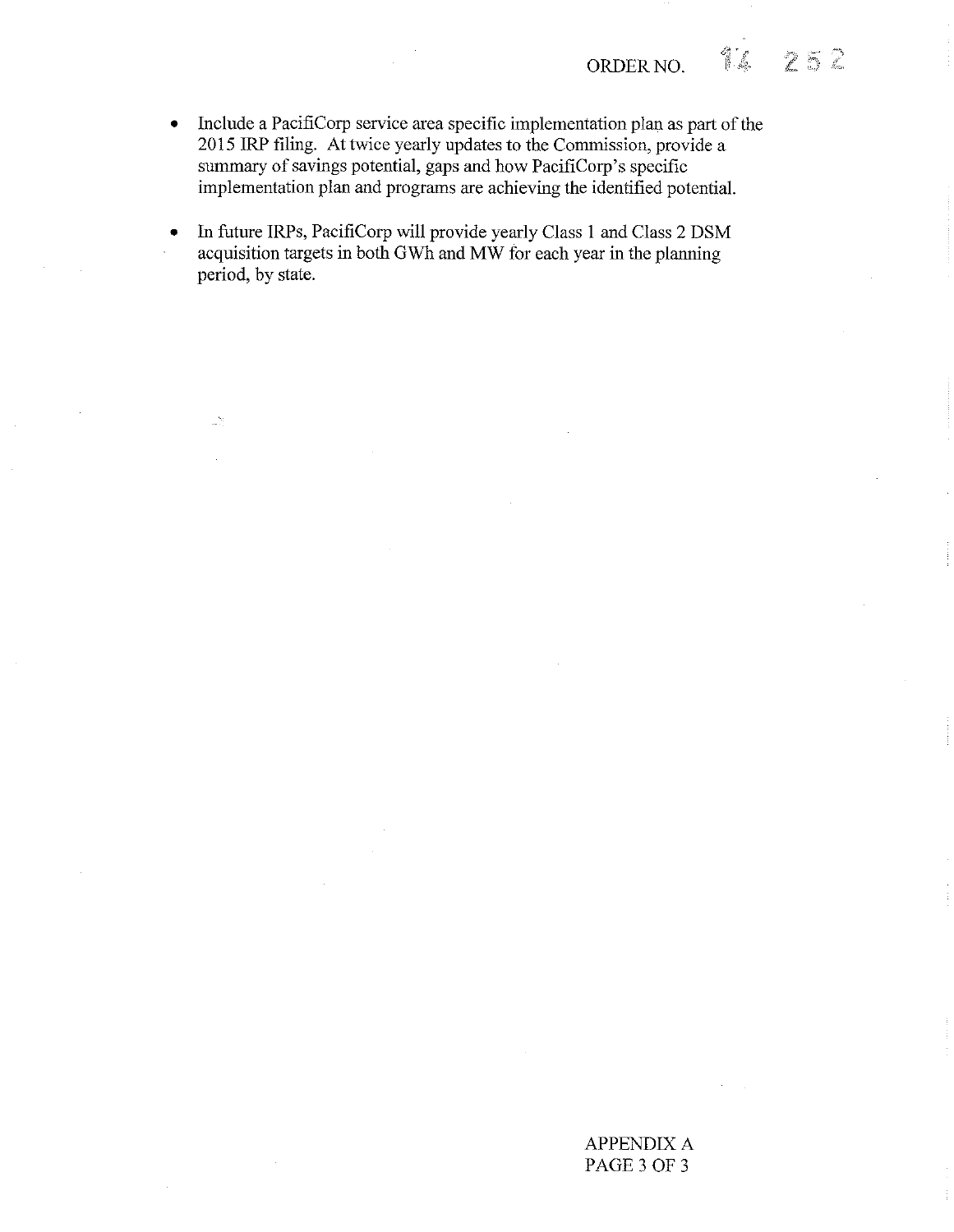# Appendix B - Final Action Plan

# 1. Renewable Resource Actions

# ACKNOWLEDGED AS PROPOSED

# *Action Item I b* - *Renewable Porifolio Standard Compliance*

With renewable portfolio standard (RPS) compliance achieved with unbundled renewable energy credit (REC) purchases, the preferred portfolio does not include incremental renewable resources prior to 2024. Given that the REC market lacks liquidity and depth beyond one year forward, the Company will pursue unbundled REC requests for proposal (RFP) to meet its state RPS compliance requirements.

- Issue at least annually, RFPs seeking then current-year or forward-year vintage unbundled RECs that will qualify in meeting Washington renewable portfolio standard obligations.
- Issue at least annually, RFPs seeking historical, then current-year, or forward-year vintage unbundled RECs that will qualify for Oregon renewable portfolio standard obligations. As part of the solicitation and bid evaluation process, evaluate the tradeoffs between acquiring bankable RECs early as a means to mitigate potentially higher cost long-term compliance alternatives.
- Issue at least annually, RFPs seeking then current-year or forward-year vintage unbundled RECs that will qualify for California renewable portfolio standard obligations.

# ACKNOWLEDGED AS PROPOSED

# *Action Item Id- Solar*

- $-$  Issue an RFP in the second quarter of 2013 soliciting Oregon solar photovoltaic resources to meet the Oregon small solar compliance obligation (Oregon House Bill 3039). Coordinate the selection process with the Energy Trust of Oregon to seek 2014 project funding. Complete evaluation of proposals and select potential winning bids in the fourth quarter of 2013.
- Issue a request for information 180 days after filing the 2013 IRP to solicit  $\overline{\phantom{a}}$ updated market information on utility scale solar costs and capacity factors.

# 7. Demand Side Management (DSM) Actions

# ACKNOWLEDGED AS REVISED

# *Action Item 7a* - *Class 2 DSM*

 $\mathcal{F}(\mathcal{A})$ 

Acquire 1,425- 1,876 GWh of cost-effective Class 2 energy efficiency resources by the end of  $2015$  and  $2,034 - 3,180$  GWh by the end of  $2017$ .

• Collaborate with the Energy Trust of Oregon on a pilot residential home comparison report program to be offered to Pacific Power customers in 2013 and 2014. At the conclusion of the pilot program and the associated impact evaluation, assess further expansion of the program.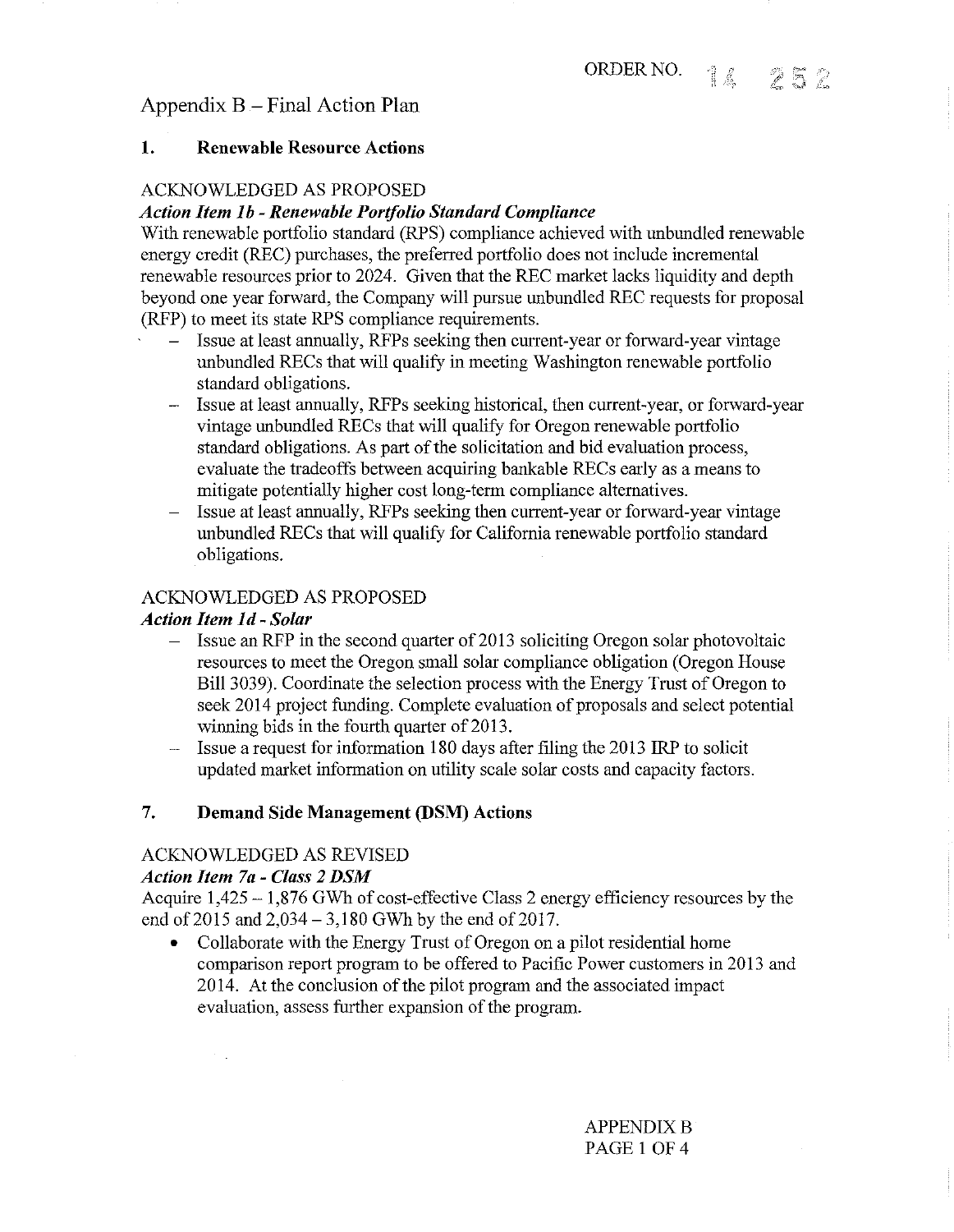- Implement an enhanced consolidated business program to increase DSM acquisition from business customers in all states excluding Oregon.
	- o Utah base case schedule is  $1<sup>st</sup>$  quarter 2014 with an accelerated target of  $3<sup>rd</sup>$ quarter 2013.
	- o Washington base case schedule is 4th quarter 2014, with an accelerated target of 1st quarter 2014.
	- o Wyoming, California, and Idaho base case schedule is 4th quarter 2014, with an accelerated target of 2nd quarter 2014.
- Accelerate to the 2nd quarter of 2014, an evaluation of waste heat to power where generation is used to offset customer requirements - investigate how to integrate opportunities into the DSM portfolio.
- Increase acquisitions from business customers through prescriptive measures by expanding the "Trade Ally Network".
	- o Base case target in all states is 3rd quarter 2014, with an accelerated target of 4th quarter 2013
- Accelerate small-mid market business DSM acquisitions by contracting with third party administrators to facilitate greater acquisitions by increasing marketing, outreach, and management of comprehensive custom projects by 1st quarter 2014.
- Increase the reach and effectiveness of "express" or "typical" measure offerings by increasing qualifying measures, reviewing and realigning incentives, implementing a direct install feature for small commercial customers, and expanding the residential refrigerator and freezer recycling program to include commercial units.
	- o Utah base case schedule is 1st quarter 2014 with an accelerated target of 3rd quarter 2013.
	- o Washington base case schedule is 4th quarter 2014, with an accelerated target of 1st quarter 2014.
	- o Wyoming, California, and Idaho base case schedule is 4th quarter 2014, with an accelerated target of 2nd quarter 2014.
- Increase the reach of behavioral DSM programs:
	- o Evaluate and expand the residential behavioral pilot.
		- o Utah base case schedule is 2nd quarter 2014, with an accelerated target of 4th quarter 2013.
	- o Accelerate commercial behavioral pilot to the end of the first quarter 2014.
	- o Expand residential programs system-wide pending evaluation results.
		- o System-wide target is 3rd quarter 2015, with an accelerated target of 3rd quarter 2014.
- Increase acquisition of residential DSM resources:
	- o Implement cost effective direct install options by the end of 2013.
	- o Expand offering of"bundled" measure incentives by the end of2013.
	- o Increase qualifying measures by the end of 2013.
	- o Review and realign incentives.
		- o Utah schedule is 1st quarter 2014
		- o Washington base case schedule is 2nd quarter 2014, with accelerated target of 1st quarter 2014.
		- o Wyoming, California, and Idaho base case schedule is 3rd quarter 2014, with an accelerated target of 2nd quarter 2014

**APPENDIX B** PAGE2 OF 4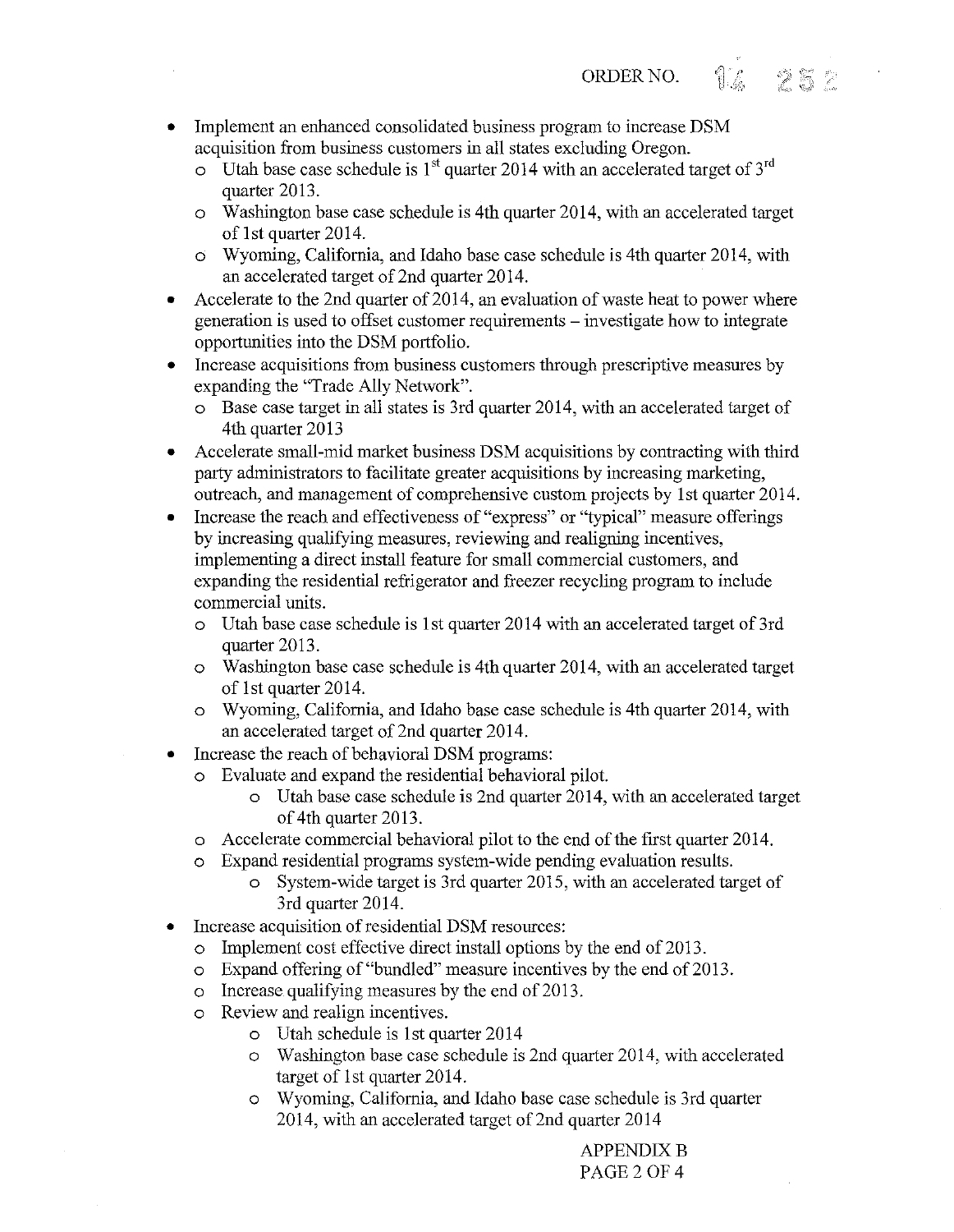- o Accelerate acquisitions by expanding refrigerator and freezer recycling to incorporate retail appliance distributors and commercial units - 3rd quarter 2013.
- o By the end of2013, complete review of the impact of accelerated DSM on Oregon and the Energy Trust of Oregon, and re-contract in 2014 for appropriate funding as required.
- o Include in the 2013 IRP Update Class 2 DSM decrement values based upon accelerated acquisition of DSM resources.
- o Include in the 2014 conservation potential study an analysis testing assumptions in support of accelerating acquisition of cost-effective Class 2 DSM resources, and apply findings from this analysis into the development of candidate portfolios in the 2015 IRP.
- o Provide twice yearly updates on the status of DSM IRP acquisition goals to the Commission in 2014 and 2015, including a summary of DSM acquisitions
- from large special contract customers. Summarize where efforts have deviated from previously agreed upon action items and report on progress
- toward specific DSM targets for all states other than Oregon.
- $\circ$ <sup> $\circ$ </sup> Include in the 2014 conservation potential study information specific to PacifiCorp's service territory for all states other than Oregon that quantifies how much Class 2 DSM programs can be accelerated and how much it will cost to accelerate acquisition.
- o Include a PacifiCorp service area specific implementation plan as part of the 2015 IRP filing. At twice yearly updates to the Commission, provide a summary of savings potential, gaps and how PacifiCorp's specific implementation plan and programs are achieving the identified potential.
- o In future IRPs, PacifiCorp will provide yearly Class 1 and Class 2 DSM acquisition targets in both GWh and MW for each year in the planning period, by state.

# **8. Coal Resource Actions**

# ACKNOWLEDGED AS REVISED

# *Action Item Sa* **-** *Naughton Unit 3*

- Continue permitting and development efforts in support of the Naughton Unit 3 natural gas conversion project. The permit application requesting operation on coal through year-end 2017 is currently under review by the Wyoming Department of Environmental Quality, Air Quality Division.
- Issue a request for proposal to procure gas transportation for the Naughton plant as required to support compliance with the conversion date that will be established during the permitting process.
- Issue an RFP for engineering, procurement, and construction of the Naughton Unit 3 natural gas retrofit as required to support compliance with the conversion date that will be established during the permitting process.
- Evaluate the Naughton Unit 3 investment decision in the 2015 IRP with updated analysis, including the shutdown versus conversion options.

**APPENDIX B** PAGE3 OF 4